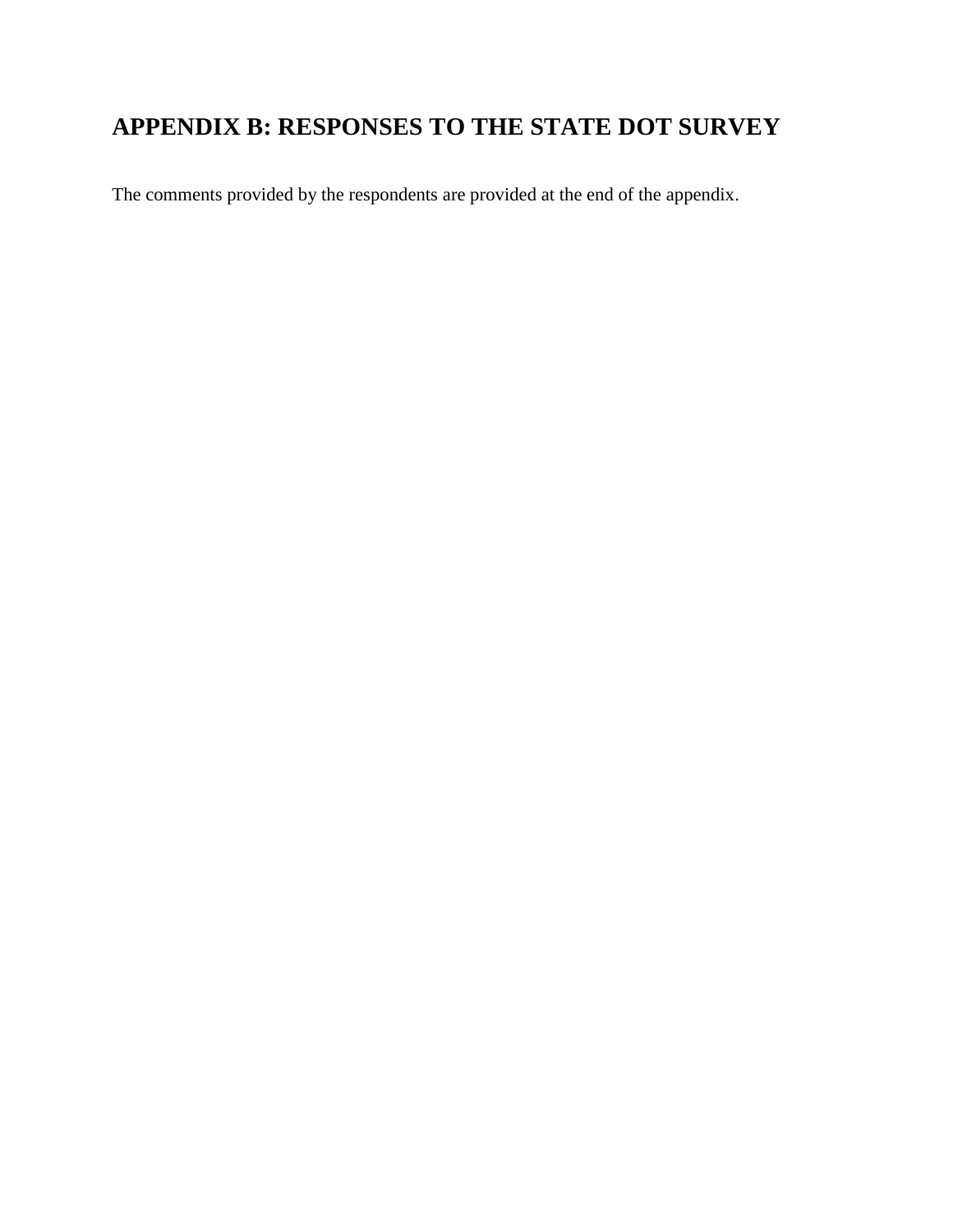| State          | State          | Anonymity | Q2. Inertial Profilers Owned by DOT |                     |                |              | Q3. Reference Profilers Owned by DOT |                |             | Q4. Inertial                        |
|----------------|----------------|-----------|-------------------------------------|---------------------|----------------|--------------|--------------------------------------|----------------|-------------|-------------------------------------|
| Number         |                | Desired?  | Permanently                         | Portable            | Lightweight    | Dipstick     | ARRB                                 | SurPRO         | WP          | Profiler                            |
|                |                |           | Fixed                               |                     |                |              | WP (9.5")                            |                | SSI         | Utilization                         |
|                |                |           |                                     |                     |                |              |                                      |                |             |                                     |
| $\mathbf{1}$   | Alabama        | No        | $\mathbf 1$                         | $\pmb{0}$           | $\pmb{0}$      | $1\,$        | $\mathbf 0$                          | $\mathbf{1}$   | $\pmb{0}$   | (d)                                 |
| $\overline{2}$ |                | Yes       | $\overline{2}$                      | 0                   | $\mathbf{1}$   | 0            | 0                                    | 0              | 0           | (c)                                 |
| 3              |                | Yes       | $\mathbf{1}$                        | 0                   | $\mathbf{1}$   | 0            | 0                                    | 0              | $\pmb{0}$   | (a), (c)                            |
| 4              |                | Yes       | $\mathbf{1}$                        | $\overline{2}$      | $\overline{2}$ | 0            | $\mathbf 0$                          | 0              | $\pmb{0}$   | (a), (b), (c), (d)                  |
| 5              | California     | No        | 12                                  | 0                   | 0              | 0            | 0                                    | 0              | 0           | (c), (d)                            |
| 6              | Colorado       | No        | $\mathbf{1}$                        | 0                   | 0              | 0            | $\mathbf 0$                          | $\mathbf{1}$   | 0           | $(c)$ , $(d)$                       |
| $\overline{7}$ | Connecticut    | No        | $\overline{2}$                      | 0                   | 0              | $\mathbf{1}$ | 0                                    | 0              | $\pmb{0}$   | (a), (b), (c)                       |
| 8              |                | Yes       | 0                                   | 0                   | $\mathbf{1}$   | 0            | 0                                    | 0              | 0           | (d)                                 |
| 9              | Florida        | No        | 10                                  | 0                   | 0              | 0            | 0                                    | $\mathbf{1}$   | 0           | (a), (b), (c), (e) - See Comment    |
| 10             |                | Yes       | 8                                   | 0                   | $\mathbf{1}$   | 0            | 0                                    | $\mathbf{1}$   | $\pmb{0}$   | (c)                                 |
| 11             | Illinois       | No        | $\pmb{0}$                           | 11                  | $\mathbf{1}$   | $\mathbf{1}$ | 0                                    | $\mathbf 1$    | $\pmb{0}$   | (d), (e)-See Comment                |
| 12             | lowa           | No        | $\mathbf{1}$                        | 3                   | $\mathbf{1}$   | 0            | $\mathbf 0$                          | $\pmb{0}$      | $\mathbf 0$ | (a), (b), (d)                       |
| 13             | Kansas         | No        | $\mathbf{1}$                        | $\pmb{0}$           | 0              | 0            | $\mathbf 0$                          | 0              | $\pmb{0}$   | $(a)$ , $(b)$                       |
| 14             |                | Yes       | 0                                   | 3                   | 0              | 0            | 0                                    | $\mathbf{1}$   | $\pmb{0}$   | (a), (b), (c)                       |
| 15             | Louisiana      | No        | $\mathbf{1}$                        | $\mathbf{1}$        | $\mathbf{1}$   | 0            | $\mathbf{1}$                         | 0              | $\pmb{0}$   | (d), (e)-See Comment                |
| 16             | Maine          | No        | $\mathbf{1}$                        | $\mathbf 1$         | 0              | 0            | $\mathbf 0$                          | 0              | $\pmb{0}$   | (a), (b), (c)                       |
| 17             | Maryland       | No        | 4                                   | $\pmb{0}$           | 0              | 0            | $\pmb{0}$                            | $\mathbf{1}$   | 0           | (a), (b), (d)                       |
| 18             |                | Yes       | $\mathbf{1}$                        | $\overline{2}$      | 0              | 0            | $\mathbf{1}$                         | $\mathbf{1}$   | 0           | (a), (b), (d)                       |
| 19             | Michigan       | No        | $\mathbf{1}$                        | $\mathbf 1$         | $\mathbf{1}$   | $\mathbf 1$  | $\pmb{0}$                            | $\mathbf{1}$   | 0           | $(c)$ , $(d)$                       |
| 20             | Minnesota      | No        | 5                                   | 0                   | $\mathbf{1}$   | $\mathbf{1}$ | $\mathbf{1}$                         | $\mathbf{1}$   | 0           | (a), (b), (d)                       |
| 21             | Mississippi    | No        | $\overline{2}$                      | 0                   | $\pmb{0}$      | $\pmb{0}$    | $\pmb{0}$                            | $\mathbf{1}$   | 0           | (c), (d)                            |
| 22             | Missouri       | No        | 3                                   | $\pmb{0}$           | $\overline{2}$ | $\mathbf{1}$ | $\pmb{0}$                            | $\mathbf{1}$   | 0           | (a), (b), (d)                       |
| 23             |                | Yes       | $\overline{2}$                      | 5                   | 0              | 0            | $\pmb{0}$                            | $\mathbf{1}$   | $\pmb{0}$   | (a), (b), (c)                       |
| 24             | Nevada         | No        | $\mathbf{1}$                        | 3                   | 0              | 0            | $\mathbf 0$                          | $\mathbf{1}$   | $\mathbf 1$ | (a), (b), (d)                       |
| 25             | New Hampshire  | No        | $\overline{2}$                      | $\pmb{0}$           | 0              | 0            | 0                                    | 0              | $\pmb{0}$   | (a), (b), (c)                       |
| 26             | New Jersey     | No        | $\mathbf{1}$                        | $\overline{2}$      | 0              | 0            | 0                                    | 3              | $\pmb{0}$   | (a), (c)                            |
| 27             | New Mexico     | No        | 3                                   | $\mathbf{1}$        | 0              | 0            | 0                                    | $\mathbf{1}$   | $\pmb{0}$   | (d)                                 |
| 28             | New York       | No        | $\mathbf{1}$                        | 0                   | 0              | 0            | $\mathbf 0$                          | $\overline{2}$ | 0           | $(c)$ , $(d)$                       |
| 29             | North Carolina | No        | 4                                   | $\pmb{0}$           | 0              | 0            | $\mathbf 0$                          | 0              | 0           | (a), (b), (c), (d)                  |
| 30             | North Dakota   | No        | $\mathbf{1}$                        | $\mathbf 1$         | 0              | 0            | $\pmb{0}$                            | 0              | $\pmb{0}$   | $(a)$ , $(c)$                       |
| 31             | Ohio           | No        | 3                                   | $\overline{2}$      | 0              | $\mathbf{1}$ | $\pmb{0}$                            | 0              | 0           | (a), (b), (c), (d), (e)-See Comment |
| 32             |                | Yes       | 0                                   | 0                   | $\mathbf{1}$   | 0            | $\pmb{0}$                            | 0              | 0           | (d)                                 |
| 33             | Oregon         | No        | $\mathbf{1}$                        | 0                   | 0              | 0            | $\pmb{0}$                            | $\mathbf{1}$   | 0           | (a), (b), (c), (d)                  |
| 34             | Pennsylvania   | No        | 3                                   | $\pmb{0}$           | 4              | 0            | 0                                    | $\mathbf{1}$   | $\pmb{0}$   | (a), (d)                            |
| 35             |                | Yes       | $\mathbf 1$                         | $\pmb{0}$           | 0              | 0            | $\pmb{0}$                            | $1\,$          | $\pmb{0}$   | (c), (e)                            |
| 36             |                | Yes       | $\mathbf{1}$                        | $\overline{2}$      | $\mathbf{1}$   | 0            | $\mathbf 0$                          | $\mathbf 1$    | 0           | (a), (b), (c)                       |
| 37             |                | Yes       | 5                                   | 0                   | 0              | 0            | $\mathbf 0$                          | $\mathbf{1}$   | $\pmb{0}$   | (c)                                 |
| 38             | Texas          | No        | 6                                   | 0                   | 0              | 0            | $\mathbf 0$                          | $\mathbf{1}$   | 0           | (b), (d), (e)-See Comment           |
| 39             |                | Yes       | $\mathbf{1}$                        | $\mathsf{O}\xspace$ | 0              | $\pmb{0}$    | $\mathbf 0$                          | $\pmb{0}$      | $\pmb{0}$   | (b), (c)                            |
| 40             |                | Yes       | $\mathbf{1}$                        | 0                   | 0              | $\mathbf{1}$ | $\mathbf 0$                          | 0              | 0           | (a), (c)                            |
| 41             |                | Yes       | 3                                   | 0                   | 0              | $\pmb{0}$    | $\mathbf 0$                          | 0              | 0           | (c)                                 |
| 42             | Washington     | No        | $\overline{2}$                      | 0                   | 0              | $\pmb{0}$    | $\mathbf 0$                          | $\mathbf{1}$   | 0           | (a), (b), (c)                       |
| 43             |                | Yes       | $\mathbf{1}$                        | 0                   | 0              | 0            | $\mathbf 0$                          | 0              | 0           | (c), (d)                            |
| 44             | Wisconsin      | No        | 3                                   | $\pmb{0}$           | $\mathbf{1}$   | $\pmb{0}$    | $\pmb{0}$                            | $\mathbf 1$    | $\pmb{0}$   | (a), (b), (d)                       |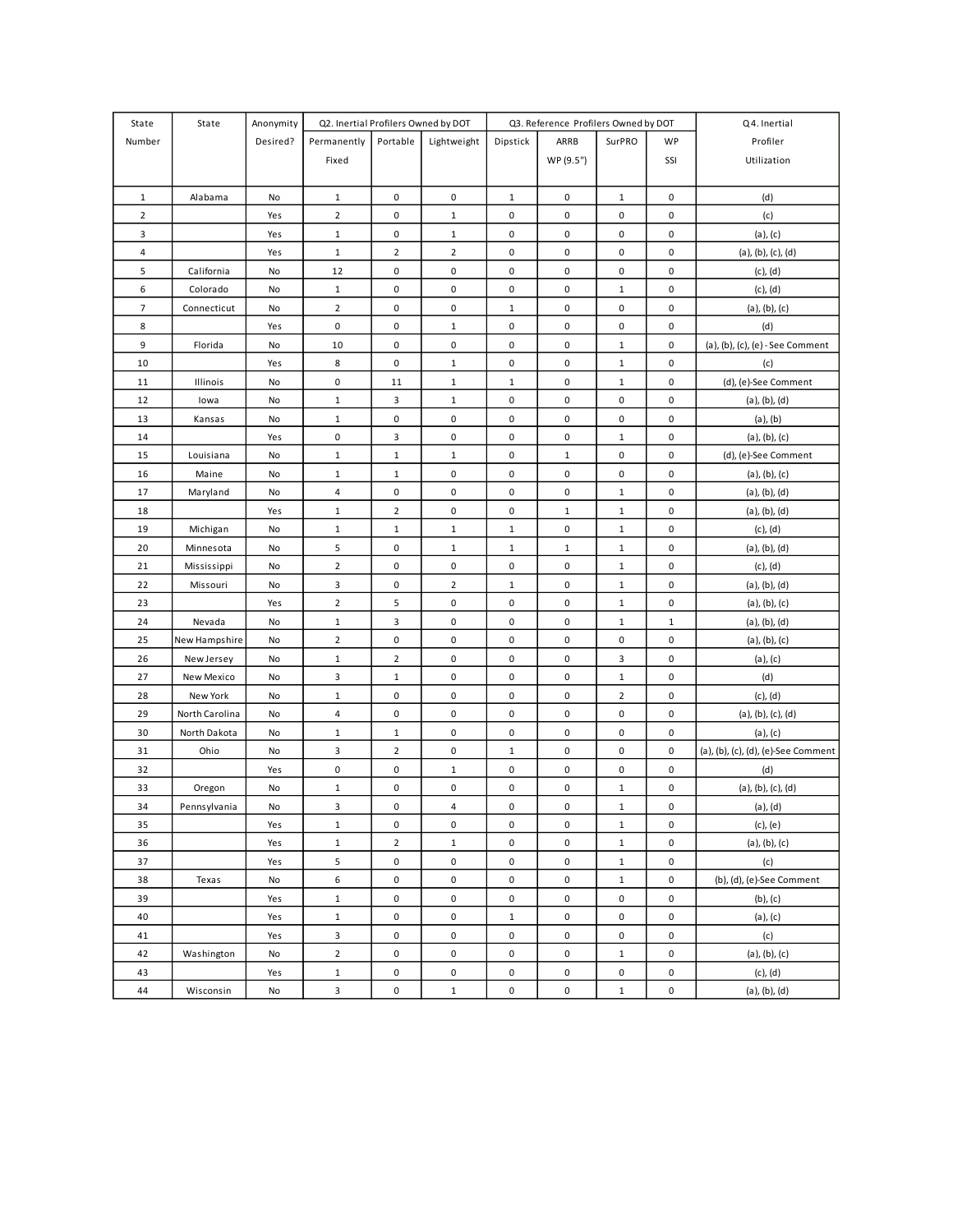| State          | Q5. Use  |         | Q6. Use of IRI |               | Q7. Highway |                | Q8. Equipment for Data Collection |                    |                     |        |            |
|----------------|----------|---------|----------------|---------------|-------------|----------------|-----------------------------------|--------------------|---------------------|--------|------------|
| Number         | IRI?     | Asphalt | Concrete       | <b>Bridge</b> |             | System         | Asphalt                           | Concrete           | <b>Bridge Decks</b> | Policy | Data       |
|                |          |         |                | Deck          | Asphalt     | Concrete       |                                   |                    |                     |        | Collection |
|                |          |         |                |               |             |                |                                   |                    |                     |        |            |
| $\mathbf{1}$   | Yes      | Yes     | Yes            | No            | 98          | $\overline{2}$ | HS                                | HS                 | IRI Not Used        | (a)    | (b)        |
| $\overline{2}$ | Yes      | Yes     | No             | No            | 100         | 0              | <b>HS &amp; LS</b>                | IRI Not Used       | IRI Not Used        | (b)    | (a)        |
| 3              | Yes      | Yes     | No             | No            | 95          | 5              | HS                                | IRI Not Used       | IRI Not Used        | (a)    | (a)        |
| $\overline{4}$ | No       | N/A     | No             | No            | 97          | 3              | IRI Not Used                      | IRI Not Used       | IRI Not Used        | N/A    | N/A        |
| 5              | Yes      | Yes     | Yes            | No            | 74          | 26             | НS                                | НS                 | IRI Not Used        | (a)    | (b)        |
| 6              | Yes      | Yes     | Yes            | No            | 90          | 10             | HS                                | HS                 | IRI Not Used        | (a)    | (b)        |
| 7              | Yes      | Yes     | No             | No            | 99.4        | 0.6            | HS                                | IRI Not Used       | IRI Not Used        | (a)    | (a)        |
| 8              | Yes      | Yes     | Yes            | No            | 65          | 5              | <b>HS &amp; LS</b>                | HS & LS            | IRI Not Used        | (c)    | (b)        |
| 9              | No       | N/A     | N/A            | N/A           | 97          | 3              | N/A                               | N/A                | N/A                 | N/A    | N/A        |
| 10             | Yes, HRI | Yes     | Yes            | Yes           | 95          | 5              | HS                                | HS                 | LS                  | (a)    | (a)        |
| 11             | No       | N/A     | N/A            | N/A           | 93.5        | 6.5            | N/A                               | N/A                | N/A                 | N/A    | N/A        |
| 12             | Yes      | Yes     | YES            | No            | 80          | 20             | <b>HS &amp; LS</b>                | HS & LS            | IRI Not Used        | (a)    | (b)        |
| 13             | No       | N/A     | N/A            | N/A           | N/A         | N/A            | N/A                               | N/A                | N/A                 | N/A    | N/A        |
| 14             | Yes      | Yes     | Yes            | No            | 95          | 5              | HS                                | HS                 | IRI Not Used        | (a)    | (a)        |
| 15             | Yes      | Yes     | Yes            | Yes           | 90          | 10             | <b>HS &amp; LS</b>                | <b>HS &amp; LS</b> | HS                  | (a)    | (b)        |
| 16             | Yes      | Yes     | No             | No            | 100         | 0              | HS                                | IRI Not Used       | IRI Not Used        | (a)    | (a)        |
| 17             | Yes      | Yes     | Yes            | No            | 98          | $\overline{2}$ | <b>HS &amp; LS</b>                | HS&LS              | IRI Not Used        | (a)    | (b)        |
| 18             | Yes      | Yes     | No             | No            | 98          | $\overline{2}$ | HS                                | IRI Not Used       | IRI Not Used        | (a)    | (b)        |
| 19             | Yes      | Yes     | Yes            | Yes           | 80          | 20             | <b>HS &amp; LS</b>                | HS&LS              | HS & LS             | (a)    | (a)        |
| 20             | Yes      | Yes     | Yes            | No            | 84          | 16             | <b>HS &amp; LS</b>                | HS&LS              | IRI Not Used        | (a)    | (b)        |
| 21             | Yes      | Yes     | No             | No            | 96          | $\overline{4}$ | HS                                | IRI Not Used       | IRI Not Used        | (a)    | (b)        |
| 22             | Yes      | Yes     | Yes            | No            | 93          | $\overline{7}$ | <b>HS &amp; LS</b>                | HS&LS              | IRI Not Used        | (a)    | (b)        |
| 23             | Yes      | Yes     | No             | No            | 96          | $\overline{4}$ | HS                                | IRI Not Used       | IRI Not Used        | (a)    | (a)        |
| 24             | Yes      | Yes     | Yes            | No            | 95          | 5              | <b>HS &amp; LS</b>                | HS&LS              | IRI Not Used        | (a)    | (b)        |
| 25             | No       | N/A     | N/A            | N/A           | N/A         | N/A            | N/A                               | N/A                | N/A                 | N/A    | N/A        |
| 26             | Yes      | Yes     | Yes            | No            | 96          | $\overline{4}$ | HS                                | HS                 | IRI Not Used        | (a)    | (a)        |
| 27             | Yes      | Yes     | Yes            | No            | 97          | 3              | HS                                | HS                 | IRI Not Used        | (a)    | (b)        |
| 28             | Yes      | Yes     | Yes            | No            | 90          | 10             | <b>HS &amp; LS</b>                | <b>HS &amp; LS</b> | IRI Not Used        | (a)    | (b)        |
| 29             | Yes      | Yes     | Yes            | No            | 90          | 10             | HS                                | HS                 | IRI Not Used        | (b)    | (a), (b)   |
| 30             | Yes      | Yes     | Yes            | Yes           | 85          | 15             | <b>HS</b>                         | <b>HS</b>          | <b>HS</b>           | (a)    | (a)        |
| 31             | Yes      | Yes     | Yes            | Yes           | 96          | $\overline{4}$ | <b>HS &amp; LS</b>                | HS&LS              | HS & LS             | (b)    | (b)        |
| 32             | No       | N/A     | N/A            | N/A           | N/A         | N/A            | N/A                               | N/A                | N/A                 | N/A    | N/A        |
| 33             | Yes      | Yes     | No             | No            | 95          | 5              | HS                                | IRI Not Used       | <b>IRI Not Used</b> | (a)    | (b)        |
| 34             | Yes      | Yes     | Yes            | Yes           | 96.5        | 3.5            | LS                                | LS.                | LS.                 | (a)    | (b)        |
| 35             | Yes      | Yes     | No             | Yes           | 99.9        | 0.1            | HS.                               | IRI Not Used       | <b>HS</b>           | (c)    | (a)        |
| 36             | Yes      | Yes     | Yes            | No            | 83          | 17             | <b>HS &amp; LS</b>                | <b>HS &amp; LS</b> | IRI Not Used        | (c)    | (a)        |
| 37             | Yes, HRI | Yes     | No             | No            | 95          | 5              | HS                                | IRI Not Used       | IRI Not Used        | (a)    | (a)        |
| 38             | Yes      | Yes     | Yes            | No            | 91          | 9              | <b>HS &amp; LS</b>                | HS&LS              | IRI Not Used        | (a)    | (b)        |
| 39             | Yes      | Yes     | Yes            | Yes           | 94          | 6              | HS                                | HS                 | <b>HS</b>           | (c)    | (a), (b)   |
| 40             | Yes      | Yes     | No             | Yes           | 99          | $\mathbf{1}$   | НS                                | IRI Not Used       | HS & LS             | (a)    | (a)        |
| 41             | Yes      | Yes     | Yes            | No            | 95          | 5              | HS                                | HS                 | IRI Not Used        | (b)    | (a)        |
| 42             | Yes      | Yes     | No             | No            | 54          | 13             | HS                                | IRI Not Used       | IRI Not Used        | (b)    | (a)        |
| 43             | Yes      | Yes     | Yes            | No            | 71          | 3              | <b>HS &amp; LS</b>                | HS&LS              | IRI Not Used        | (a)    | (b)        |
| 44             | Yes      | Yes     | Yes            | No            | 75          | 25             | <b>HS &amp; LS</b>                | HS&LS              | IRI Not Used        | (a)    | (b)        |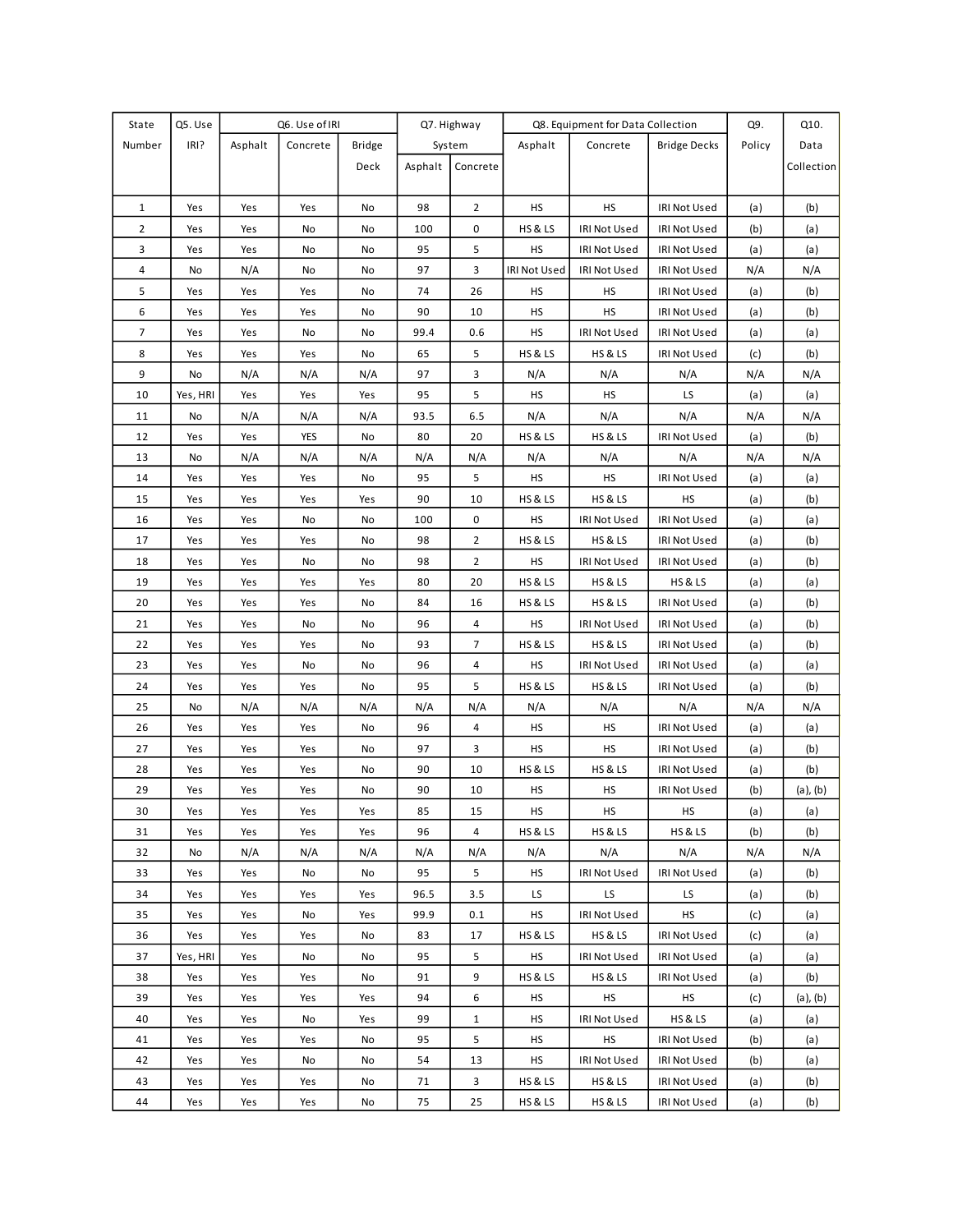| State          | Q11.                       | Q12.            | Q13.            | Q14.          | Q15.                                                                             |
|----------------|----------------------------|-----------------|-----------------|---------------|----------------------------------------------------------------------------------|
| Number         | Profiler                   | Certification   | Certification   | Future        | Surface Types and IRI                                                            |
|                | Certification              | Agency          | Contractor      | Plans         |                                                                                  |
|                |                            |                 |                 |               |                                                                                  |
| $\mathbf{1}$   | (b), (c), (d)              | (f)             | (h)             | (a)           | DAC (IRI <70, 70 to 120, >120), OAC (IRI<70)                                     |
| $\overline{2}$ | (b)                        | (c)             | (a)             | (a)           | DGAC, IRI < 70                                                                   |
| 3              | (a)                        | (a)             | (a)             | (a)           | N/A                                                                              |
| $\overline{4}$ | N/A                        | N/A             | N/A             | N/A           | N/A                                                                              |
| 5              | (b), (c), (d)              | (b)             | (d)             | (a)           | DGAC (No specific IRI)                                                           |
| 6              | (b), (c), (d)              | (c)             | (e)             | (a)           | DAC (70 to 120)                                                                  |
| $\overline{7}$ | (a)                        | (a)             | (a)             | (b)           | N/A                                                                              |
| 8              | (a)                        | (a)             | (b)             | (a)           | N/A                                                                              |
| 9              | N/A                        | N/A             | N/A             | N/A           | N/A                                                                              |
| 10             | (e)-See Comment            | (c)             | (a)             | (c)           | DAC, IRI < 70, LTC, IRI 70 to 120                                                |
| 11             | N/A                        | N/A             | N/A             | N/A           | N/A                                                                              |
| 12             | (b), (c), (d), See Comment | (j)             | (I)-See Comment | (a)           | BFC (IRI>120)                                                                    |
| 13             | N/A                        | N/A             | N/A             | N/A           | N/A                                                                              |
| 14             | $(b)$ , $(c)$              | (c)             | (a)             | (a)           | DAC (IRI < 70, IRI > 120), TTC (IRI<70), DGC (IRI<70)                            |
| 15             | (b), (c), (d)              | (c)             | (e)             | (a)           | DGC & TTC (Smooth & Medium Smooth), OAC, LTC                                     |
| 16             | (c)                        | (a)             | (a)             | (a)           | N/A                                                                              |
| 17             | (b), (c), (d)              | (c)             | (e)             | (a)           | DAC (70 to 120)                                                                  |
| 18             | (b), (d)                   | (g)             | (i)             | (a)           | DAC (IRI 70 to 120 and > 120)                                                    |
| 19             | (b), (c), (d)              | (b)             | (d)             | (a)           | DAC (IRI 70 to 120)                                                              |
| 20             | (b), (c), (d)              | (b)             | (d)             | (a)           | DAC (IRI 70 to 120), TTC (70 to 120)                                             |
| 21             | (b), (d)                   | (c)             | (e)             | (a)           | IRI < 70                                                                         |
| 22             | (b), (c), (d)              | (b)             | (d)             | (a)           | TTC (70 to 120)                                                                  |
| 23             | (a)                        | (a)-See Comment | (a)             | (b)           | N/A                                                                              |
| 24             | (b)                        | (c)             | (e)             | (a)           | DAC (IRI < 70 in/mi)                                                             |
| 25             | N/A                        | N/A             | N/A             | N/A           | N/A                                                                              |
| 26             | (b), (c), (d)              | (b)             | (a)             | (a)           | DAC (IRI<70, 70 to 120, >120)                                                    |
| 27             | (b), (c), (d)              | (c)             | (e)             | N/A           | DAC (IRI < 70, 70 to 120)                                                        |
| 28             | (b)                        | (a)             | (d)             | (b)           | DAC (IRI 70 to 120)                                                              |
| 29             | (a)                        | (b)             | (d)             | (a)           | DAC (IRI<70 and > 120)                                                           |
| 30             | (b)                        | (d)             | (a)             | (a)           | DAC (IRI 70 to 120), TTC (70 to 120)                                             |
| 31             | (b), (c), (d)              | (j)-See Comment | (I)-See Comment | (a)           | DAC(IRI<70), TTC (IRI > 120), DGC (IRI 70 to 120), LGC (IRI 70 to 120), DAC <70) |
| 32             | N/A                        | N/A             | N/A             | N/A           | N/A                                                                              |
| 33             | $(b)$ , $(c)$ , $(d)$      | (c)             | (e)             | (a)           | DAC (IRI < 70, 70 - 120)                                                         |
| 34             | (b)                        | (b)             | (d)             | (a)           | DAC (70 to 120), TTC (<70, > 120), LTC (>120), DGC (<70, > 120)                  |
| 35             | (a)                        | (a)             | (a)             | (b)           | N/A                                                                              |
| 36             | (a)                        | (d)             | (a)             | (a)           | DAC (IRI 70 to 120), TTC (70 to 120)                                             |
| 37             | (e)                        | (c)             | (a)             | (a)           | DAC 70 to 100                                                                    |
| 38             | $(b)$ , $(d)$              | $(\mathsf{f})$  | (h)             | (a)           | DAC & TTC (Smooth and Medium Smooth), OAC, , LTC                                 |
| 39             | (b)                        | (c)             | (e)-See Comment | (c)           | N/A                                                                              |
| 40             | (a)                        | (a)             | (a)             | (a)           | N/A                                                                              |
| 41             | (a)                        | (a)             | (a)             | (a)           | N/A                                                                              |
| 42             | (b)                        | (b)             | (a)             | (a)           | DAC, IRI 70 to 120 and > 120                                                     |
| 43             | $(b)$ , $(c)$ , $(d)$      | (a)             | (b)             | $(b)$ , $(c)$ | N/A                                                                              |
| 44             | (b), (d)                   | (c)             | (e)             | (a)           | DAC (IRI <70, 70 to 120 in/mi)                                                   |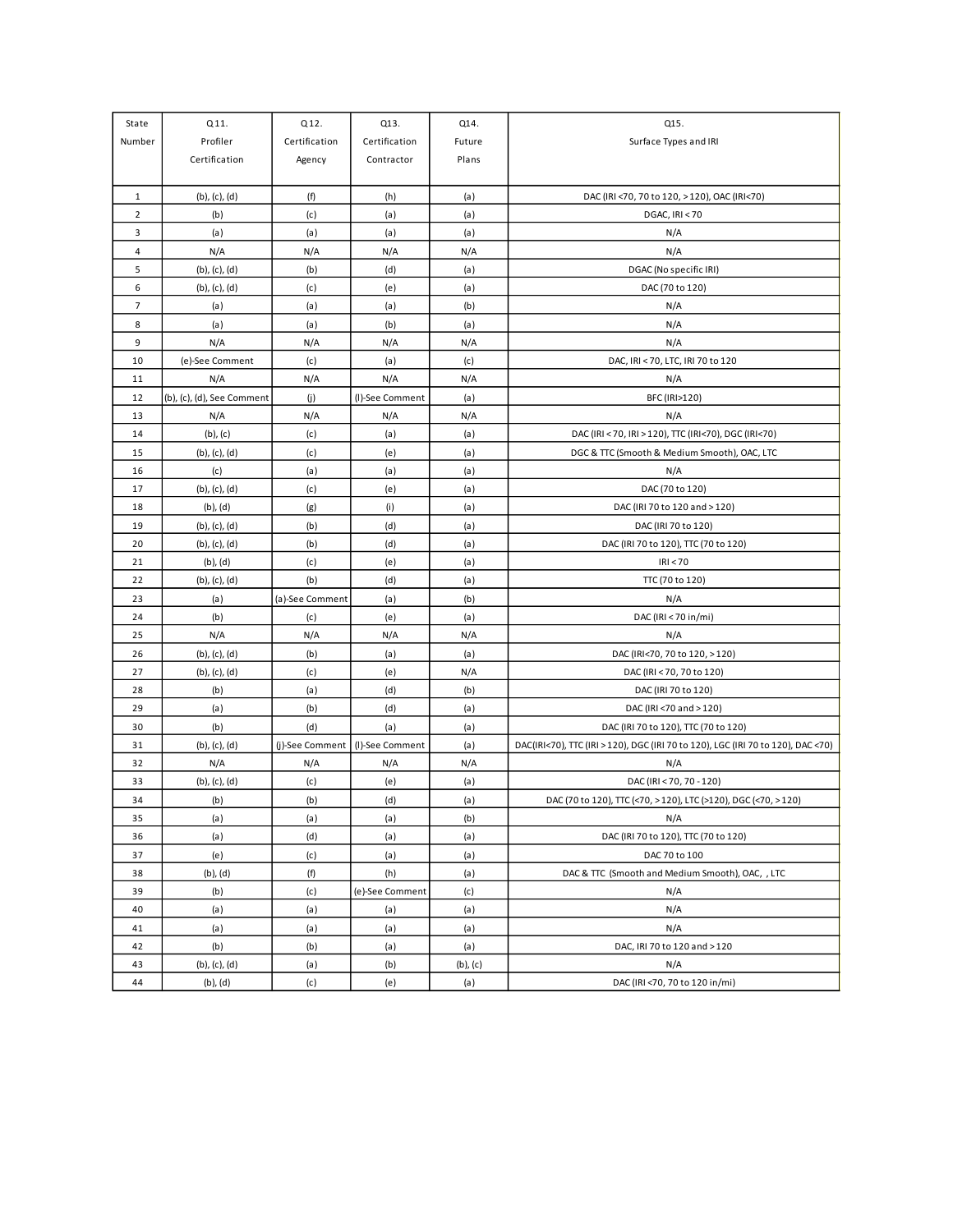| Q16.                                        | Q17.             | Q18.                      | Q19.   | Q20.    | Q21.                  | Q22.                  | Q23.                      |
|---------------------------------------------|------------------|---------------------------|--------|---------|-----------------------|-----------------------|---------------------------|
| <b>Height Sensor</b>                        | Section          | Reference                 | Method | Written | Fee                   | Documen-              | Operator                  |
| Type                                        | Length           | Device                    |        | Policy  |                       | tation                | Certification             |
|                                             |                  |                           |        |         |                       |                       |                           |
| Not Specified                               | (b)              | (b)                       | (d)    | (a)     | (b)                   | (b)                   | (b), (d)                  |
| DAC (SS)                                    | (c)              | (b)                       | (c)    | (c)     | (a)                   | (a)                   | (a)                       |
| DAC, OAC, SMA (SS), All PCC (NS)            | (a)              | (a)                       | (a)    | (c)     | (a)                   | (a)                   | (a)                       |
| N/A                                         | N/A              | N/A                       | N/A    | N/A     | N/A                   | N/A                   | N/A                       |
| DAC, OAC, SMA (NS), All PCC (LL)            | (b)              | (b)                       | (d)    | (a)     | $(b)-$1000$           | $(b)$ , $(c)$ , $(d)$ | $(b)$ , $(d)$             |
| DAC, SMA (SS or LL), All PCC (LL)           | (c)              | (b)                       | (d)    | (a)     | $(b)-$500$            | $(c)$ , $(d)$         | (b), (d)                  |
| All Surfaces (LL)                           | (a)              | (a)                       | (a)    | (c)     | (a)                   | (a)                   | (a)                       |
| All Surfaces (SS)                           | (a)              | (a)                       | (a)    | (c)     | (a)                   | (a)                   | (a)                       |
| N/A                                         | N/A              | N/A                       | N/A    | N/A     | N/A                   | N/A                   | N/A                       |
| DAC, OAC (LL), CTT (LL)                     | (b)              | (b)                       | (d)    | (a)     | (a)                   | (a)                   | (b)                       |
| N/A                                         | N/A              | N/A                       | N/A    | N/A     | N/A                   | N/A                   | N/A                       |
| DAC (SS or LS), OAC, SMA (LL), All PCC (LL) | (b)              | (g)                       | (d)    | (a)     | (d)                   | (c)                   | (a), (d)                  |
| N/A                                         | N/A              | N/A                       | N/A    | N/A     | N/A                   | N/A                   | N/A                       |
| Not Specified'                              | (b)              | (b)                       | (b)    | (a)     | (a)                   | (a)                   | (b)                       |
| Not Specified                               | (b)              | (d)                       | (e)    | (a)     | (d)                   | $(b)$ , $(c)$         | (a), (c)                  |
| DAC, OAC, SMA (LL)                          | (a)              | (a)                       | (a)    | (c)     | (a)                   | (a)                   | (a)                       |
| All Surfaces (LL)                           | (b)              | (h), See Comment          | (d)    | (a)     | (d)                   | (e), See Comments     | $(b)$ , $(d)$             |
| DAC, OAC (SS)                               | (b)              | (b)                       | (d)    | (a)     | (d)                   | (c)                   | $(a)$ , $(c)$             |
| Not Specified                               | (b)              | (b)                       | (e)    | (a)     | (d)                   | (b), (c), (d)         | (b)                       |
| Not Specified                               | (b)              | (b)                       | (d)    | (a)     | (d)                   | (b), (c), (d)         | $(a)$ , $(d)$             |
| Not Specified                               | (b)              | (b)                       | (b)    | (a)     | (d)                   | (c)                   | $(b)$ , $(d)$             |
| Not Specified                               | (b)              | (b)                       | (d)    | (a)     | (d)                   | (c)                   | (b), (d)                  |
| DAC (WS)                                    | (a)              | (a)                       | (a)    | (c)     | (a)                   | (a)                   | (a)                       |
| DAC, OAC (SS, WS, LL), TTC, DGC (LL)        | (c)              | (c)                       | (b)    | (a)     | (d)                   | (e)-See Comment       | (b), (d)                  |
| N/A                                         | N/A              | N/A                       | N/A    | N/A     | N/A                   | N/A                   | N/A                       |
| All Surfaces (SS)                           | (b)              | (b)                       | (e)    | (c)     | (a)                   | (a)                   | (b)                       |
| DAC, OAC, BFC, LTC, DGC (SS or WS)          | (c)              | (b), (g), (h) See Comment | (d)    | (a)     | $(b)-$500$            | $(b)$ , $(c)$         | (b), (d), (e) See Comment |
| Not Specified                               | (c)              | (b)                       | (d)    | (a)     | (d)                   | (c)                   | (a), (d)                  |
| Not Specified                               | (b)              | (b)                       | (b)    | (c)     | (d)                   | (c)                   | $(a)$ , $(c)$             |
| DAC, SMA (LL), LTC, DGC (LL)                | (b)              | (b)                       | (e)    | (c)     | (a)                   | (a)                   | (a)                       |
| DAC, SMA (SS, WS, LL), All concrete (LL)    | (d), See Comment | (g)                       | (e)    | (a)     | (d)                   | $(c)$ , $(d)$         | $(a)$ , $(d)$             |
| N/A                                         | N/A              | N/A                       | N/A    | N/A     | N/A                   | N/A                   | N/A                       |
| Not Specified                               | (b)              | (b)                       | (d)    | (a)     | (d)                   | (c)                   | $(b)$ , $(d)$             |
| Not Specified                               | (b)              | (b)                       | (d)    | (a)     | (b)-\$400-See Comment | (b), (d)              | $(a)$ , $(d)$             |
| Not Specified                               | (a)              | (a)                       | (a)    | (c)     | (a)                   | (a)                   | (a)                       |
| All Surfaces (LL)                           | (b)              | (b)                       | (d)    | (c)     | (a)                   | (a)                   | (a)                       |
| DAC (LL)                                    | (c)              | (b)                       | (b)    | (a)     | (a)                   | (a)                   | (a)                       |
| Not Specified                               | (b)              | (b)                       | (e)    | (a)     | $(b)-$400$            | (b), (d)              | (b), (d)                  |
| Not Specified                               | (b)              | (b)                       | (d)    | (a)     | (a)                   | (b)                   | (a), (d)                  |
| DAC, OAC (SS), DGC (SS)                     | (a)              | (a)                       | (a)    | (c)     | (a)                   | (a)                   | (a)                       |
| All Surfaces (SS)                           | (a)              | (a)                       | (a)    | (c)     | (a)                   | (a)                   | (a)                       |
| DAC (LL)                                    | (c)              | (b)                       | (b)    | (c)     | (a)                   | (a)                   | (a)                       |
| Not Specified                               | (a)              | (a)                       | (a)    | (a)     | (a)                   | (a)                   | $(b)$ , $(d)$             |
| Not Specified                               | Other-500 ft     | (b)                       | (d)    | (a)     | (d)                   | $(c)$ , $(d)$         | (b), (d)                  |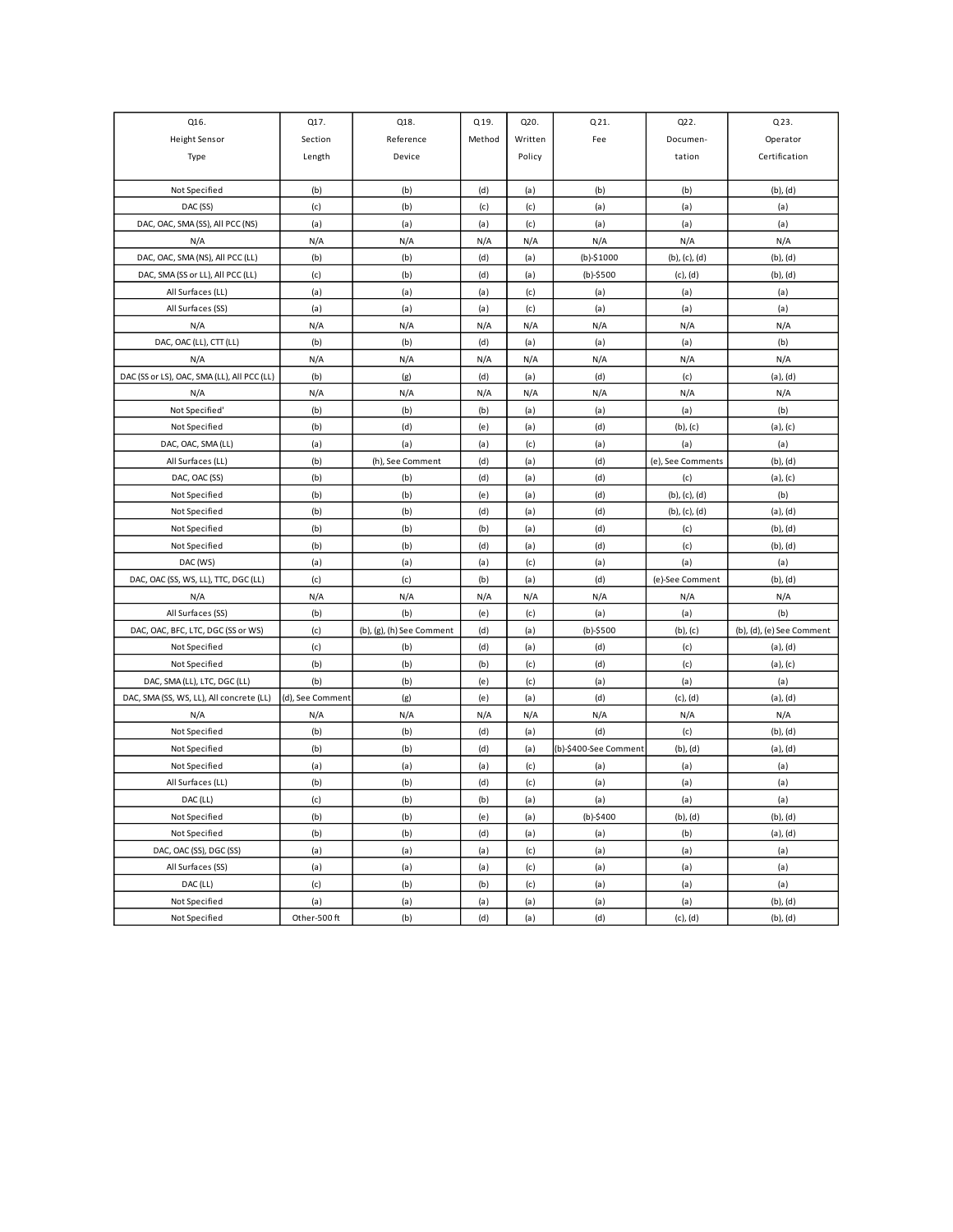| State          | Q24.      | Q25.                  | Q26.             | Q27.<br>Q28.                     |                         | Q29.             |  |
|----------------|-----------|-----------------------|------------------|----------------------------------|-------------------------|------------------|--|
| Number         | Written   | Operator              | Validity         | Documen-                         | Fee                     | Reciprocity      |  |
|                | Procedure | Procedures            |                  | Station                          |                         | Profiler         |  |
|                |           |                       |                  |                                  |                         |                  |  |
| $\mathbf{1}$   | (a)       | (b), (d), (f)         | (c)              |                                  | (d)                     | (c)              |  |
| $\overline{2}$ | (c)       | (a)                   | (a)              | (a)                              | (a)                     | (a)              |  |
| 3              | (c)       | (a)                   | (a)              | (a)                              | (a)                     | (a)              |  |
| $\overline{4}$ | N/A       | N/A                   | N/A              | N/A                              | N/A                     | N/A              |  |
| 5              | (a)       | $(d)$ , $(f)$         | (b)              | $(b)$ , $(c)$ , $(d)$            | (d), \$500/operator     | (c)              |  |
| 6              | (c)       | $(d)$ , $(f)$         | (c)              | $(c)$ , $(d)$                    | (c)                     | (c)              |  |
| $\overline{7}$ | (c)       | (a)                   | (a)              | (a)                              | (a)                     | (a)              |  |
| 8              | (c)       | (a)                   | (a)              | (a)                              | (b)                     | N/A              |  |
| 9              | N/A       | N/A                   | N/A              | N/A                              | N/A                     | N/A              |  |
| 10             | (a)       | $(b)$ , $(f)$         | (d), See Comment | (a)                              | (a)                     | (a)              |  |
| 11             | N/A       | N/A                   | N/A              | N/A                              | N/A                     | N/A              |  |
| 12             | (a)       | $(b)$ , $(d)$         | $(d)$ , 5 Years  | $(b)$ , $(d)$                    | (d), \$250/operator     | (b), See Comment |  |
| 13             | N/A       | N/A                   | N/A              | N/A                              | N/A                     | N/A              |  |
| 14             | (a)       | (f)                   | (b)              | (a)                              | (b)                     | (a)              |  |
| 15             | (c)       | (a)                   | (a)              | (a)                              | (b)                     | (c)              |  |
| 16             | (c)       | (a)                   | (a)              | (a)                              | (a)                     | (c)              |  |
| 17             | (a)       | $(b)$ , $(d)$ , $(f)$ | (c)              | (f), Card Provided               | (d)                     | (c)              |  |
| 18             | (c)       | (a)                   | (a)              | (a)                              | (b)                     | (c)              |  |
| 19             | (a)       | (f)                   | (c)              | (a), (f) See Comment             | (a)                     | (c)              |  |
| 20             | (a)       | (c), (e), (f)         | (c)              | (d)                              | (c)                     | (c)              |  |
| 21             | (a)       | $(d)$ , $(f)$         | (c)              | (b)                              | (c)                     | (c)              |  |
| 22             | (a)       | (b), (d), (f)         | $(d)$ , 5 Years  | $(b)$ , $(c)$                    | (d), \$250/operator     | (b)              |  |
| 23             | (c)       | (a)                   | (a)              | (a)                              | (b)                     | (a)              |  |
| 24             | (a)       | (b), (d), (f)         | (d) See Comment  | (f)-See Comment                  | (b)                     | (c)              |  |
| 25             | N/A       | N/A                   | N/A              | N/A                              | N/A                     | N/A              |  |
| 26             | (c)       | $(b)$ , $(d)$ , $(f)$ | (c)              | (a)                              | (a)                     | (a)              |  |
| 27             | (a)       | $(b)$ , $(f)$         | (c)              | (f) See Comment                  | (d), \$100, See Comment | (c)              |  |
| 28             | (a)       | (f)                   | (b)              | (b)                              | (c)                     | (c)              |  |
| 29             | (c)       | (a)                   | (a)              | (b)                              | (b)                     | (c)              |  |
| 30             | (c)       | (a)                   | (a)              | (a)                              | (a)                     | (a)              |  |
| 31             | (a)       | $(b)$ , $(f)$         | (b)              | $(b)$ , $(e)$                    | (c)                     | (b)              |  |
| 32             | N/A       | N/A                   | N/A              | N/A                              | N/A                     | N/A              |  |
| 33             | (a)       | (f)                   | (b)              | (b)                              | (c)                     | (c)              |  |
| 34             | (a)       | (f)                   | (c)              | (d), (f) - ID Card No Photo      | (d), See Comment        | (c)              |  |
| 35             | (c)       | (a)                   | (a)              | (a)                              | (a)                     | (a)              |  |
| 36             | (c)       | (a)                   | (a)              | (a)                              | (b)                     | (a)              |  |
| 37             | (c)       | (a)                   | (a)              | (a)                              | (a)                     | (a)              |  |
| 38             | (a)       | $(d)$ , $(f)$         | (c)              | (c)                              | (d), \$400              | (c)              |  |
| 39             | (a)       | $(d)$ , $(f)$         | $(d)$ , 5 Years  | (d)                              | (d), \$150              | (c)              |  |
| 40             | (c)       | (a)                   | (a)              | (a)                              | (a)                     | (a)              |  |
| 41             | (c)       | (a)                   | (a)              | (a)                              | (a)                     | (a)              |  |
| 42             | (c)       | (a)                   | (a)              | (a)                              | (a)                     | (a)              |  |
| 43             | (a)       | $(b)$ , $(d)$         | (d), 4 Years     | (b), (d), (f) - ID Card No Photo | (c)                     | (c)              |  |
| 44             | (c)       | (b), (c), (d), (e)    | (c)              | (b)                              | (c)                     | (c)              |  |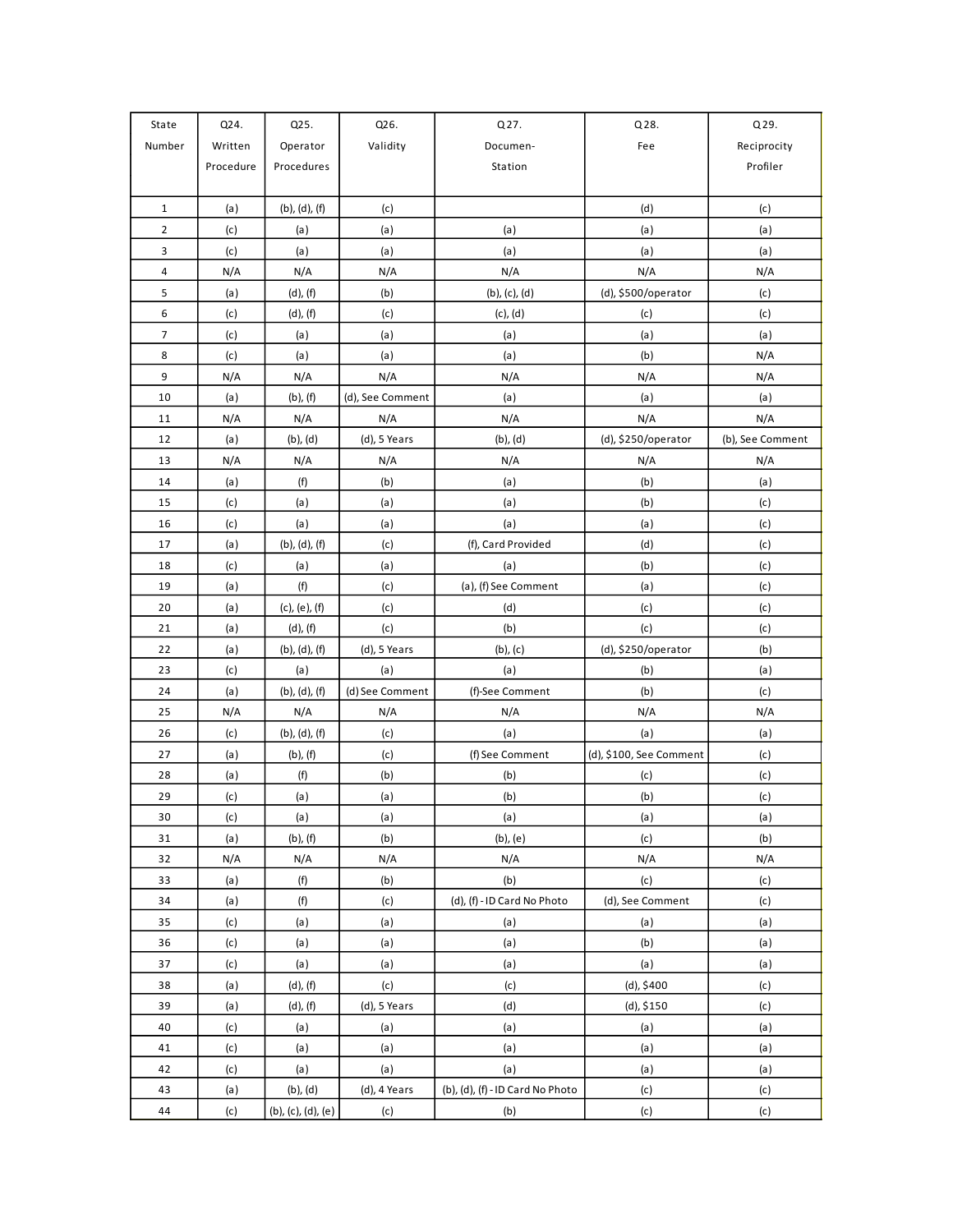| State          | Q30.            | Q31.                             | Q32.                         | Q33.             | Q34.             |
|----------------|-----------------|----------------------------------|------------------------------|------------------|------------------|
| Number         | Reciprocity     | Checks                           | Checks                       | QA               | Discrepancy      |
|                | Operator        | DOT                              | Contractor                   | Procedures       |                  |
|                |                 |                                  |                              |                  |                  |
| $\mathbf{1}$   | (d)             | (a), (b), (c)                    | (b), (c), (g) Comment        | (d)              | (c)              |
| $\overline{2}$ | (a)             | $(b)$ , $(c)$                    | (a)                          | (a)              | (a), See Comment |
| 3              | (a)             | (a), (b), (c)                    | (a)                          | (a)              | (a)              |
| 4              | N/A             | N/A                              | N/A                          | N/A              | N/A              |
| 5              | (d)             | (a), (b), (c)                    | (b), (c), (d), (e), (f)      | (c)              | (b)              |
| 6              | (d)             | (a), (b), (c)                    | (b), (c), (d)                | (e), See Comment | (b)              |
| $\overline{7}$ | (a)             | $(b)$ , $(c)$                    | (a)                          | (a)              | (a)              |
| 8              | N/A             | (a), (b), (c)                    | d), (e), (f), (g) See Commen | (d)              | (d), See Comment |
| 9              | N/A             | N/A                              | N/A                          | N/A              | N/A              |
| 10             | (a)             | $(a)$ , $(c)$                    | (a)                          | (a)              | (a)              |
| 11             | N/A             | N/A                              | N/A                          | N/A              | N/A              |
| 12             | (d)             | (b), (c), (d) See Comment        | (b), (c), (e)                | (b)              | (c)              |
| 13             | N/A             | N/A                              | N/A                          | N/A              | N/A              |
| 14             | (a)             | (a), (b), (c)                    | (a)                          | (a)              | (a)              |
| 15             | (b)             | $(a)$ , $(b)$ , $(c)$            | (b), (d), (e), (f)           | (d)              | (b)              |
| 16             | (a)             | (a), (b), (c)                    | (a)                          | (a)              | (a)              |
| 17             | (d)             | $(a)$ , $(b)$                    | (b), (c), (g) Comment        | (e), See Comment | (c)              |
| 18             | (b)             | (a), (b), (c)                    | (b)                          | (c)              | (c)              |
| 19             | (d)             | (a), (b), (c), (d) See Comment   | (b), (d), (e), (f)           | (a)              | (a)              |
| 20             | (d)             | (a), (b), (c)                    | $(b)$ , $(c)$                | (e), See Comment | (d), See Comment |
| 21             | (d)             | (a), (b), (c)                    | (b), (c), (d)                | (e), See Comment | (b)              |
| 22             | (d)             | (a), (b), (c)                    | $(b)$ , $(c)$                | (b)              | (c), See Comment |
| 23             | (a)             | (a), (b), (c)                    | (a)                          | (a)              | (a), See Comment |
| 24             | (c)             | (a), (b), (c), (d) - See Comment | (b), (c) (d), (e), (f)       | (b)              | (c)              |
| 25             | N/A             | N/A                              | N/A                          | N/A              | N/A              |
| 26             | (a)             | (a), (b), (c)                    | (a)                          | (a)              | (a)              |
| 27             | (d)             | (a), (b), (c)                    | (b), (c), (d), (e), (f)      | (d)              | (d)-See Comment  |
| 28             | (d)             | (a), (b), (c)                    | (b), (c), (d), (e), (f)      | (d)              | (d), See Comment |
| 29             | (d)             | $(a)$ , $(b)$                    | $(b)$ , $(c)$                | (d), See Comment | (d), See Comment |
| 30             | (a)             | (a), (b), (c)                    | (a)                          | (a)              | (a)              |
| 31             | (e)-See Comment | (a), (b), (c)                    | (b), (c), (g) See Comment    | (d)              | (b), See Comment |
| 32             | N/A             | N/A                              | N/A                          | N/A              | N/A              |
| 33             | (d)             | (a), (b), (c)                    | (b), (c), (d), (e), (f)      | (d), See Comment | (b), See Comment |
| 34             | (d)             | (b), (c), (d) See Comment        | (b), (c), (d), (e), (f)      | (c)              | (d), See Comment |
| 35             | (a)             | (a), (b), (c)                    | (a)                          | (a)              | (a)              |
| 36             | (a)             | (a), (b), (c)                    | (a)                          | (a)              | (a)              |
| 37             | (a)             | (a), (b), (c)                    | (a)                          | (a)              | (a)              |
| 38             | (d)             | (a), (c)                         | $(b)$ , $(c)$                | (e), See Comment | (d), See Comment |
| 39             | (d)             | (a), (b), (c), (d) See Comment   | $(b)$ , $(c)$                | (e), See Comment | (c)              |
| 40             | (a)             | $(a)$ , $(b)$                    | (a)                          | (a)              | (a)              |
| 41             | (a)             | (a), (b), (c), (d) See Comment   | (a)                          | (a)              | (a), See Comment |
| 42             | (a)             | (a), (b), (c)                    | (a)                          | (a)              | (a)              |
| 43             | $(\mathsf{d})$  | (a), (b), (c)                    | (c)                          | (c)              | (c)              |
| 44             | $(\mathsf{d})$  | (a), (b), (c)                    | $(b)$ , $(c)$                | (e), See Comment | (c)              |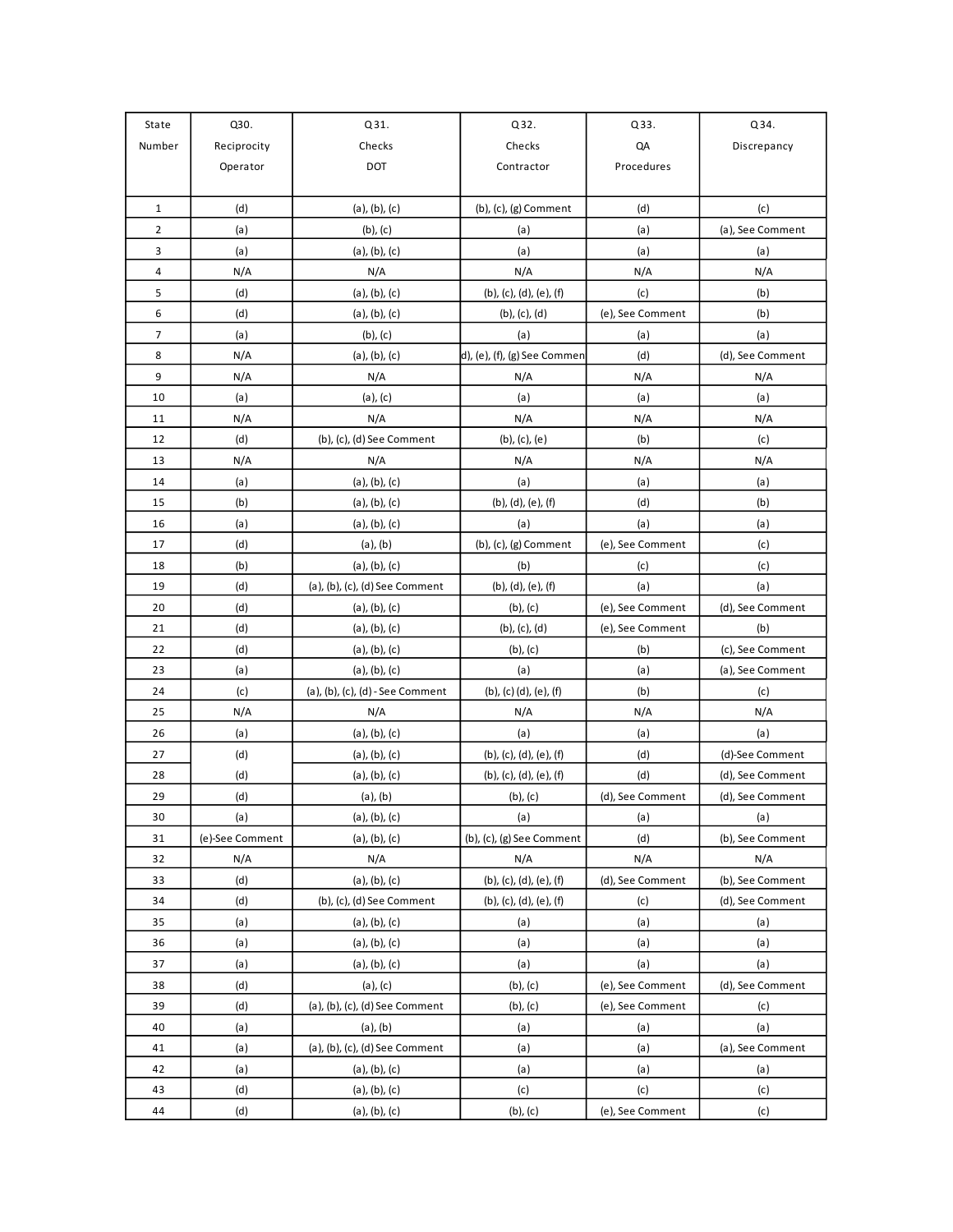| State        | Q36. Data     |               | Q37.                  | Q38.                   | Q39.              | Q40.             |  |
|--------------|---------------|---------------|-----------------------|------------------------|-------------------|------------------|--|
| Number       |               | Collection    | Certification         | Agency                 | Vendor            | Future           |  |
|              | State         | <b>HPMS</b>   |                       | Certification          | Certification     | Plans            |  |
|              | Network       |               |                       |                        |                   |                  |  |
| $\mathbf{1}$ | (b)           | (b)           | (b)                   | N/A                    | (g)               | (a)              |  |
| 2            | (b)           | (b)           | (b)                   | N/A                    | (d)               | (a)              |  |
| 3            | (a)           | (a)           | (a)                   | (a)                    | (a)               | (c)              |  |
| 4            | (a)           | (a)           | (b), (c), (d), (e)    | (a)                    | (a)               | (b)              |  |
| 5            | (b)           | (b)           | $(b)$ , $(d)$ , $(e)$ | N/A                    | (c)               | (a)              |  |
| 6            | (b)           | (b)           | (a)                   | N/A                    | (b)               | (e)              |  |
| 7            | (a)           | (a)           | (a)                   | (a)                    | (a)               | (b)              |  |
| 8            | (b)           | (b)           | (a)                   | N/A                    | (b)               | (e)              |  |
| 9            | (a)           | (a)           | (a)                   | (a)                    | (a)               | (b)              |  |
| 10           | (b)           | (b)           | (a)                   | N/A                    | (b)               | (e)              |  |
| 11           | (b)           | (b)           | (b), (d), (e)         | N/A                    | (k)-See Comment   | (f)-See Comment  |  |
| 12           | $(a)$ , $(b)$ | $(a)$ , $(b)$ | $(b)$ , $(c)$         | (a), (j) - See comment | (b)-See Comment   | (a)              |  |
| 13           | (a)           | (a)           | (a)                   | (a)                    | (a)               | (c)              |  |
| 14           | (a)           | (a)           | $(c)$ , $(d)$         | (g)                    | (a)               | (a)              |  |
| 15           | (b)           | (b)           | (b), (c), (d), (e)    | N/A                    | (b), See Comment  | (e)              |  |
| 16           | (a)           | (a)           | (d)                   | (a)                    | (a)               | (c)              |  |
| 17           | (a)           | (a)           | (a)                   | (j), See Comment       | (a)               | (c)              |  |
| 18           | (a)           | (a)           | $(c)$ , $(d)$ , $(e)$ | (g)                    | (a)               | (a)              |  |
| 19           | (b)           | (b)           | (b), (d), (e)         | N/A                    | (c)               | (a)              |  |
| 20           | (a)           | (a)           | (b), (c), (d), (e)    | (b)                    | (a)               | (a)              |  |
| 21           | (b)           | (b)           | (b)                   | N/A                    | (d)               | (a)              |  |
| 22           | (a)           | (a)           | (b), (d), (e)         | (h)                    | (a)               | (a)              |  |
| 23           | (a)           | (a)           | (a)                   | (a)                    | (a)               | (b)              |  |
| 24           | (a)           | (a)           | (a)                   | (a)                    | (a)               | (c)              |  |
| 25           | (a)           | (a)           | (b), (c), (d), (e)    | (a)                    | (a)               | (c)              |  |
| 26           | (a)           | (b)           | (c)                   | (b)                    | (k) - See Comment | $(a)$ , $(d)$    |  |
| 27           | (b)           | (b)           | (a), See Comment      | N/A                    | (b)               | (d), See Comment |  |
| 28           | (b)           | (b)           | (b), (c), (d), (e)    | (a)                    | (b), See Comment  | $(c)$ , $(e)$    |  |
| 29           | $(a)$ , $(b)$ | (a)           | (c)                   | (b)                    | (b)               | (d)              |  |
| 30           | (a)           | N/A           | $(c)$ , $(d)$         | (d)                    | (d)               | (a)              |  |
| 31           | (a)           | (a)           | (b), (c), (d), (e)    | $(a)$ , $(j)$          | (a)               | (c)              |  |
| 32           | (b)           | (b)           | (b), (c), (d), (e)    | N/A                    | (k), See Comment  | (e)              |  |
| 33           | $(a)$ , $(b)$ | $(a)$ , $(b)$ | (b), (c), (d), (e)    | (c)                    | (d)               | (a)              |  |
| 34           | $(a)$ , $(b)$ | (b)           | (a)                   | (a)                    | (b)               | $(c)$ , $(d)$    |  |
| 35           | (b)           | (b)           | (b)                   | N/A                    | (b)-See Comment   | (e)              |  |
| 36           | (a)           | (a)           | (a)                   | (a)                    | (a)               | (c)              |  |
| 37           | (b)           | (b)           | (a)                   | N/A                    | (b)               | (e)              |  |
| 38           | (b)           | (a)           | $(b)$ , $(e)$         | (f)                    | (g)               | (a)              |  |
| 39           | (b)           | (a)           | (b), (c), (d), (e)    | (c)                    | (b)               | (e)              |  |
| 40           | $(a)$ , $(b)$ | (b)           | (a)                   | (a)                    | (a)               | $(c)$ , $(e)$    |  |
| 41           | (b)           | (b)           | (a)                   | N/A                    | (b)               | (e)              |  |
| 42           | (a)           | (a)           | (c)                   | (b)                    | (a)               | (a)              |  |
| 43           | (b)           | (b)           | (b)                   | N/A                    | (b)               | (e)              |  |
| 44           | (a)           | (a)           | (c)                   | (c)                    | (a)               | (a)              |  |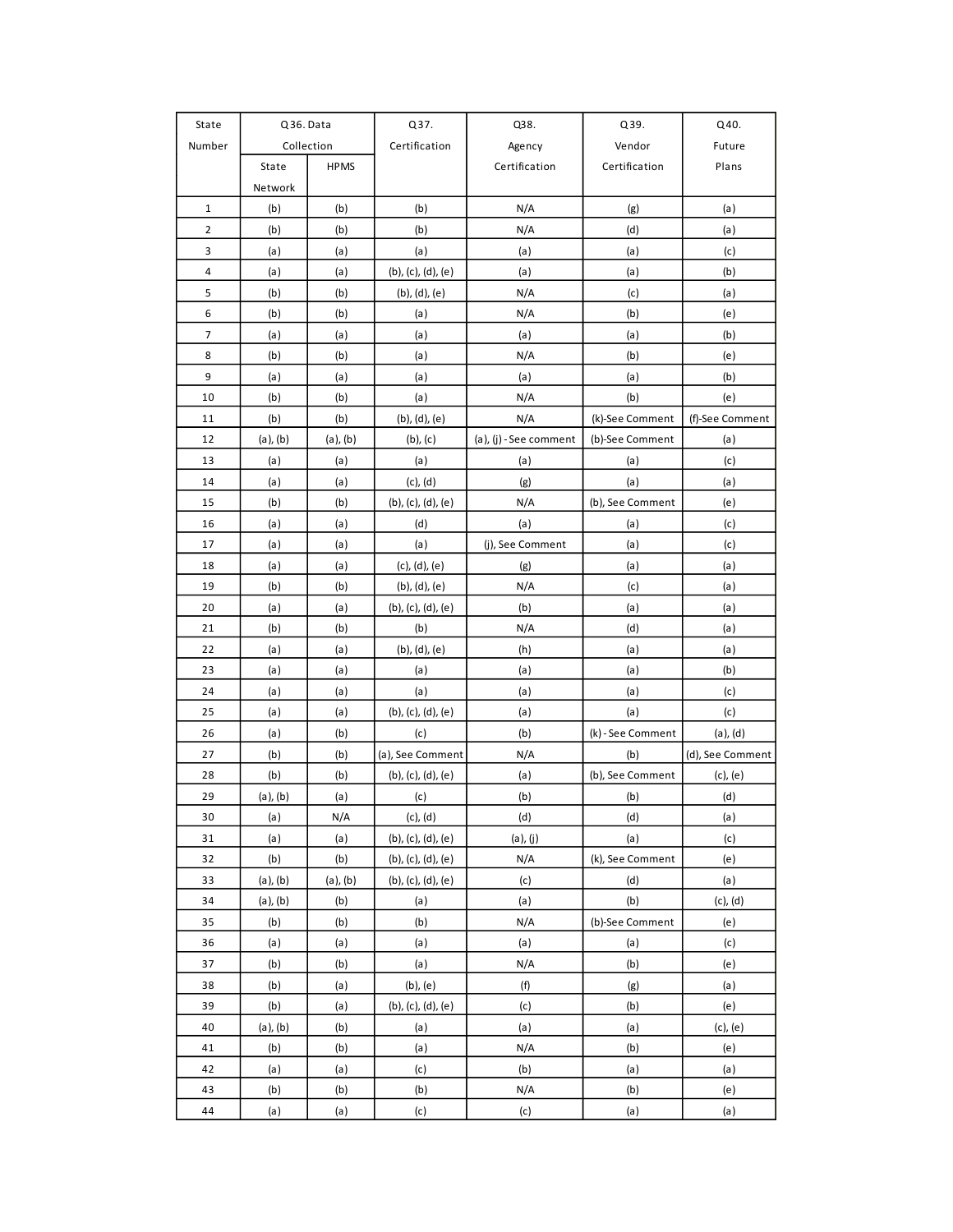| State                   | Q41.                                                         | Q42.                                                | Q43.       | Q44.            | Q45.      |
|-------------------------|--------------------------------------------------------------|-----------------------------------------------------|------------|-----------------|-----------|
| Number                  | Surface                                                      | Height                                              | Length     | Reference       | Procedure |
|                         | Types                                                        | Sensor                                              |            | Device          |           |
|                         |                                                              |                                                     |            |                 |           |
| $\mathbf{1}$            | DAC (IRI < 70, 70 to 120, > 120 in/mi), OAC (IRI < 70 in/mi) | Not Specified                                       | (a)        | (b)             | (d)       |
| $\overline{\mathbf{c}}$ | DGA<70 in/mi                                                 | SSL                                                 | (b)        | (b)             | (c)       |
| 3                       | N/A                                                          | SSL                                                 | (d)        | (a)             | (a)       |
| 4                       | N/A                                                          | SSL                                                 | (d)        | (a)             | (a)       |
| 5                       | DAC (IRI Not Specified)                                      | LL                                                  | (a)        | (b)             | (d)       |
| 6                       | N/A                                                          | Not Specified                                       | (d)        | (a)             | (a)       |
| $\overline{7}$          | N/A                                                          | LL                                                  | (d)        | (a)             | (a)       |
| 8                       | N/A                                                          | SSL                                                 | (d)        | (a)             | (a)       |
| 9                       | N/A                                                          | SSL                                                 | (d)        | (a)             | (a)       |
| 10                      | N/A                                                          | LL                                                  | (d)        | (a)             | (a)       |
| 11                      | N/A                                                          | Not Specified                                       | (d)        | (a)             | (a)       |
| 12                      | DAC, TTC, LTC (IRI Not Specified)                            | SS or LL (AC) LL (Others)                           | (e), 500 m | (g)             | (a)       |
| 13                      | N/A                                                          | WS                                                  | (d)        | (a)             | (a)       |
| 14                      | DAC (IRI<70, >120 in/mi), TTC and DGC (IRI < 70 in/mi)       | Not Specified                                       | (a)        | (b)             | (b)       |
| 15                      | Asphalt, Composite, TTC (IRI 70 to 120, > 120 in/mi)         | SSL                                                 | (a)        | (g)             | (a)       |
| 16                      | N/A                                                          | LL                                                  | (d)        | (a)             | (a)       |
| 17                      | N/A                                                          | LL                                                  | (d)        | (a)             | (a)       |
| 18                      | DAC (IRI 70 to 120, > 120 in/mi)                             | SSL                                                 | (a)        | (b)             | (d)       |
| 19                      | DAC (IRI 70 to 120 in/mi)                                    | LL                                                  | (a)        | (b)             | (e)       |
| 20                      | DAC and TTC (IRI 70 to 120 in/mi)                            | Not Specified                                       | (a)        | (b)             | (d)       |
| 21                      | DAC (IRI < 70 in/mi)                                         | LL                                                  | (a)        | (b)             | (e)       |
| 22                      | DAC (IRI < 70 and > 120 in/mi)                               | LL                                                  | (a)        | (b)             | (b)       |
| 23                      | N/A                                                          | WA                                                  | (d)        | (b)             | (a)       |
| 24                      | N/A                                                          | SSL                                                 | (d)        | (a)             | (a)       |
| 25                      | N/A                                                          | SSL                                                 | (d)        | (a)             | (a)       |
| 26                      | DAC (IRI<70, 70 to 120, > 120 in/mi)                         | SSL                                                 | (a)        | (b)             | (e)       |
| 27                      | N/A                                                          | Not Specified                                       | (d)        | (a)             | (a)       |
| 28                      | N/A                                                          | Not specified                                       | (d)        | (a)             | (a)       |
| 29                      | DAC (IRI < 70 and > 120 in/mi)                               | <b>SS &amp; LS</b>                                  | (a)        | (b)             | (b)       |
| 30                      | DAC and TTC (IRI 70 to 120) in/mi)                           | LL                                                  | (a)        | (b)             | (d)       |
| 31                      | N/A                                                          | SS/WS/LL (all AC), LL (PCC)   (e), 0.2 to 0.3 miles |            | (a)             | (a)       |
| 32                      | N/A                                                          | Not Specified                                       | (d)        | (a)             | (a)       |
| 33                      | DAC (IRI < 70 and 70 to 120 in/mi)                           | LL                                                  | (a)        | (b)             | (d)       |
| 34                      | N/A                                                          | Not Specified                                       | N/A        | (a)             | (a)       |
| 35                      | N/A                                                          | Not Specified                                       | (d)        | (b)-See Comment | (a)       |
| 36                      | N/A                                                          | LL.                                                 | (d)        | (a)             | (a)       |
| 37                      | N/A                                                          | Not Specified                                       | (d)        | (a)             | (a)       |
| 38                      | DAC and TTC (Smooth & Medium Smooth), OAC, LTC               | Not Specified                                       | (a)        | (b)             | (e)       |
| 39                      | DAC (Not specified)                                          | Not Specified                                       | (a)        | (b)             | (b)       |
| 40                      | N/A                                                          | SSL or LL                                           | (d)        | (a)             | (a)       |
| 41                      | N/A                                                          | LL                                                  | (d)        | (a)             | (a)       |
| 42                      | DAC (IRI 70 to 120, > 120 in/mi)                             | LL                                                  | (b)        | (b)             | (b)       |
| 43                      | N/A                                                          | Not Specified                                       | (d)        | (a)             | (a)       |
| 44                      | DAC (IRI 70 to 120 in/mi)                                    | SSL                                                 | (a)        | (b)             | (b)       |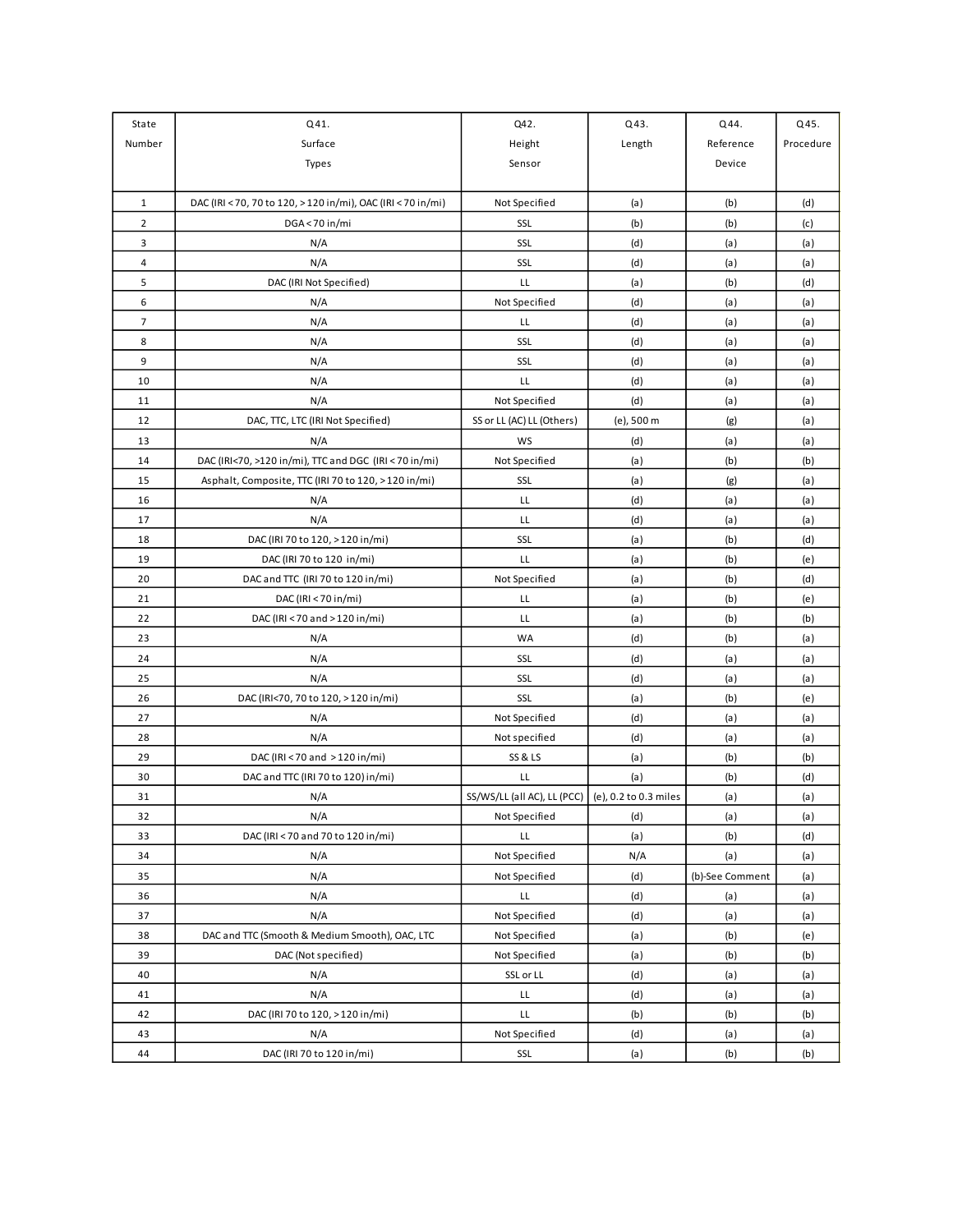| State          | Q46.        | Q47.          | Q48.          | Q49.             | Q50.             | Q51.                  | Q52.       | Q53.        | Q54         |
|----------------|-------------|---------------|---------------|------------------|------------------|-----------------------|------------|-------------|-------------|
| Number         | Fee         | Docum-        | Operator      | Certification    | Validity         | Docum-                | Fee        | Reciprocity | Reciprocity |
|                |             | entation      | Certified?    | Procedure        |                  | entation              |            | Profiler    | Operator    |
|                |             |               |               |                  |                  |                       |            |             |             |
| $\mathbf{1}$   | (a)         | (a)           | (d)           | $(b)$ , $(f)$    | (c)              | Not Sure              | (c)        | (d)         | (d)         |
| $\overline{2}$ | (b)         | (b)           | (c)           | (a)              | (a)              | (a)                   | (a)        | (d)         | (b)         |
| 3              | (a)         | (a)           | (a)           | (a)              | (a)              | (a)                   | (a)        | (a)         | (a)         |
| 4              | (a)         | (a)           | (a)           | (a)              | (a)              | (a)                   | (a)        | (a)         | (a)         |
| 5              | (c), \$1000 | (c), (d), (e) | (d)           | $(d)$ , $(f)$    | (b)              | $(b)$ , $(c)$ , $(d)$ | (c), \$500 | (d)         | (d)         |
| 6              | (a)         | (a)           | (c)           | (a)              | (a)              | (a)                   | (a)        | (b)         | (b)         |
| $\overline{7}$ | (a)         | (a)           | (a)           | (a)              | (a)              | (a)                   | (a)        | (a)         | (a)         |
| 8              | (a)         | (a)           | (c)           | (a)              | (a)              | (a)                   | (a)        | (b)         | (b)         |
| 9              | (a)         | (a)           | (a)           | (a)              | (a)              | (a)                   | (a)        | (a)         | (a)         |
| 10             | (a)         | (a)           | (c)           | (a)              | (a)              | (a)                   | (a)        | (b)         | (b)         |
| 11             | (a)         | (a)           | (c)           | (a)              | (a)              | (a)                   | (a)        | (b)         | (b)         |
| 12             | (b)         | (a)           | (c)           | (a)              | (a)              | (a)                   | (a)        | (d)         | (b)         |
| 13             | (a)         | (a)           | (a)           | (a)              | (a)              | (a)                   | (a)        | (a)         | (a)         |
| 14             | (a)         | (a)           | (b)           | (f)              | (b)              | N/A                   | (a)        | (a)         | (a)         |
| 15             | (b)         | (a)           | (c)           | (a)              | (a)              | (a)                   | (a)        | (d)         | (b)         |
| 16             | (a)         | (a)           | (a)           | (a)              | (a)              | (a)                   | (a)        | (a)         | (a)         |
| 17             | (a)         | (a)           | (b)           | (b), (d), (f)    | (d), See Comment | (f)                   | N/A        | (a)         | (a)         |
| 18             | (a)         | (a)           | (a)           | (a)              | (a)              | N/A                   | (a)        | (a)         | (a)         |
| 19             | (b)         | $(d)$ , $(e)$ | (c)           | (a)              | (a)              | (a)                   | (a)        | (d)         | (b)         |
| 20             | (a)         | (a)           | (a)           | (a)              | (a)              | (a)                   | (a)        | (a)         | (a)         |
| 21             | (b)         | (b)           | (c)           | (a)              | (a)              | (a)                   | (a)        | (d)         | (b)         |
| 22             | (a)         | (a)           | (a)           | (a)              | (a)              | (a)                   | (a)        | (a)         | (b)         |
| 23             | (a)         | (a)           | (a)           | (a)              | (a)              | (a)                   | (a)        | (a)         | (a)         |
| 24             | (a)         | (a)           | (a)           | (a)              | (a)              | (a)                   | (a)        | (a)         | (a)         |
| 25             | (a)         | (a)           | (a)           | (a)              | (a)              | (a)                   | (a)        | (a)         | (a)         |
| 26             | (a)         | (a)           | $(b)$ , $(c)$ | (b), (d), (f)    | (c)              | N/A                   | N/A        | (c)         | (b)         |
| 27             | (a)         | (a)           | (c)           | (a)              | (a)              | (a)                   | (a)        | (b)         | (b)         |
| 28             | (a)         | (a)           | (c)           | (a)              | (a)              | (a)                   | (a)        | (b)         | (b)         |
| 29             | (b)         | (a)           | (a), (c)      | (a)              | (a)              | (a)                   | (a)        | (b)         | (b)         |
| $30\,$         | (a)         | (a)           | (a)           | (a)              | (a)              | (a)                   | (a)        | (a)         | (a)         |
| 31             | (a)         | (a)           | (a)           | (f), See Comment | (a)              | (a)                   | (a)        | (a)         | (a)         |
| 32             | (a)         | (a)           | (c)           | (a)              | (a)              | (a)                   | (a)        | (c)         | (b)         |
| 33             | (b)         | (d)           | (a), (c)      | (a)              | (a)              | (a)                   | (a)        | (d)         | (b)         |
| 34             | (a)         | (a)           | (a), (c)      | (a)              | (a)              | (a)                   | (a)        | (b)         | (b)         |
| 35             | (a)         | (a)           | (c)           | (a)              | (a)              | (a)                   | (a)        | (b)         | (b)         |
| 36             | (a)         | (a)           | (a)           | (a)              | (a)              | (a)                   | (a)        | (a)         | (a)         |
| 37             | (a)         | (a)           | (c)           | (a)              | (a)              | (a)                   | (a)        | (b)         | (b)         |
| 38             | (c), Yes    | $(c)$ , $(e)$ | $(b)$ , $(c)$ | (f), See Comment | (a)              | (a)                   | (a)        | (d)         | (b)         |
| 39             | (a)         | (a)           | (a)(c)        | (a)              | (a)              | (a)                   | (a)        | (b)         | (b)         |
| 40             | (a)         | (a)           | $(a)$ , $(c)$ | (a)              | (a)              | (a)                   | (a)        | (b)         | (b)         |
| 41             | (a)         | (a)           | (c)           | (a)              | (a)              | (a)                   | (a)        | (b)         | (b)         |
| 42             | (a)         | (a)           | (a)           | (a)              | (a)              | (a)                   | (a)        | (a)         | (a)         |
| 43             | (a)         | (a)           | (c)           | (a)              | (a)              | (a)                   | (a)        | (b)         | (b)         |
| 44             | (a)         | (a)           | (a)           | (a)              | (a)              | (a)                   | (a)        | (a)         | (a)         |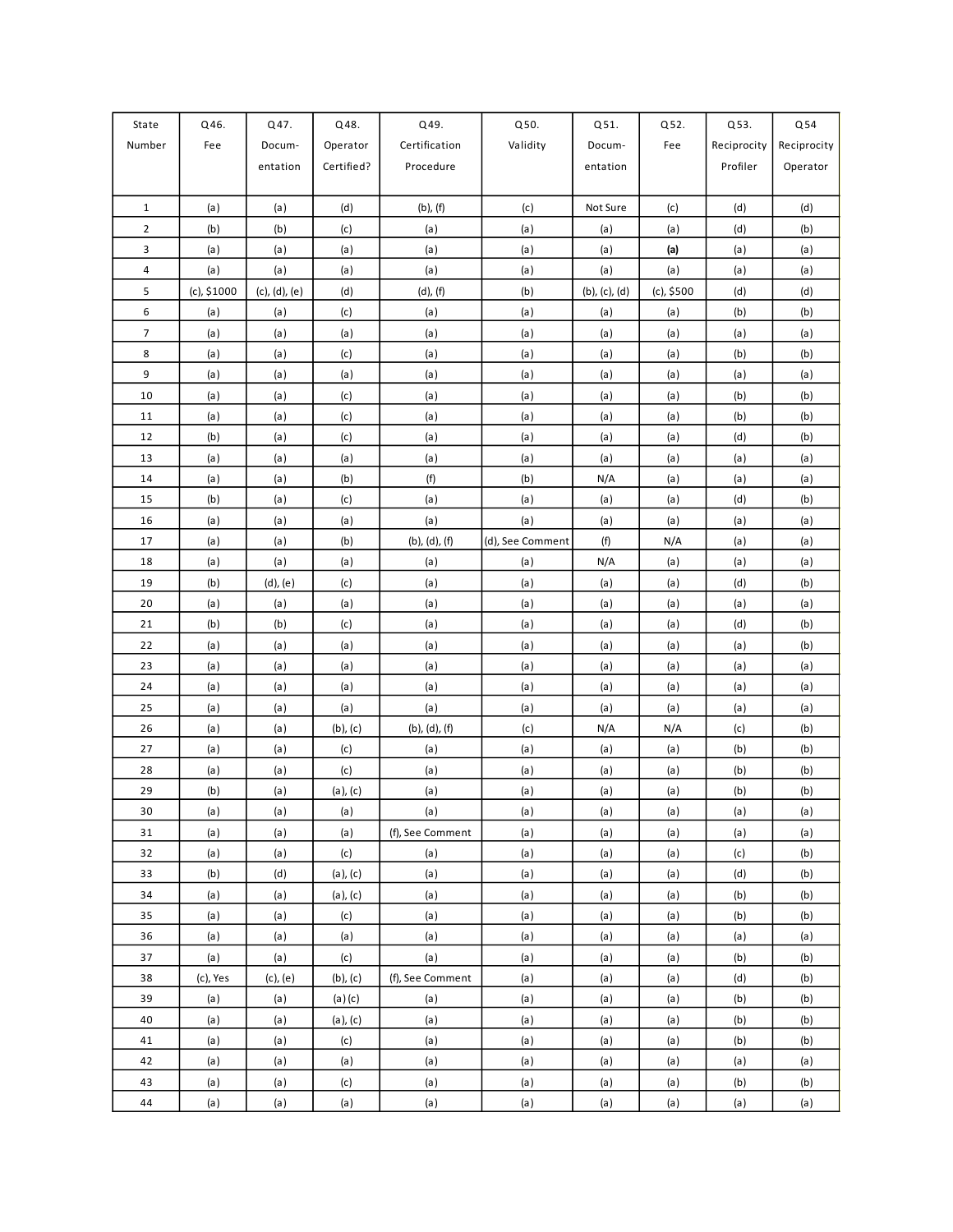| State          | Q55.            | Q56.                 | Q57.                 | Q58.    | Q59.                          |
|----------------|-----------------|----------------------|----------------------|---------|-------------------------------|
| Number         | Vendor          | DOT                  | Vendor               | DOT     | Items Covered                 |
|                | Quality         | Procedure            | Procedure            | Quality | in the DQP                    |
|                | Plan            |                      |                      | Plan    |                               |
| $\mathbf 1$    | (a)             | N/A                  | (a)                  | (a)     | $(b)$ , $(g)$                 |
| $\overline{2}$ | (a)             | N/A                  | (a)                  | (b)     | (a)                           |
| 3              | N/A             | (b), (d) See Comment | N/A                  | (a)     | (b), (c), (e), (f), (g)       |
| 4              | N/A             | (c)                  | N/A                  | (b)     | (a)                           |
| 5              | (a)             | N/A                  | (b)                  | (b)     | (a)                           |
| 6              | (a)             | N/A                  | (a)                  | (a)     | (c), (d), (e), (f), (g)       |
| $\overline{7}$ | N/A             | (d), Comment         | N/A                  | (b)     | (a)                           |
| 8              | (a)             | N/A                  | (a)                  | (b)     | (a)                           |
| 9              | N/A             | $(a)$ , $(b)$        | N/A                  | (b)     | (a)                           |
| 10             | (a)             | N/A                  | (c)                  | (c)     | N/A                           |
| 11             | (a)             | N/A                  | $(a)$ , $(b)$        | (b)     | (a)                           |
| 12             | (a)             | (b), (d)-See Comment | (a)                  | (a)     | (d), (e), (f), (g)            |
| 13             | N/A             | (b)                  | N/A                  | (c)     | N/A                           |
| 14             | N/A             | $(a)$ , $(b)$        | N/A                  | (a)     | (b), (c), (d), (e), (f)       |
| 15             | (a)             | N/A                  | $(a)$ , $(b)$        | (a)     | (b), (c), (e), (f)            |
| 16             | N/A             | (c)                  | N/A                  | (b)     | (a)                           |
| 17             | N/A             | (d), See Comment     | N/A                  | (a)     | (b), (c), (d)(, (e), (f), (g) |
| 18             | N/A             | (a)                  | N/A                  | (b)     | (a)                           |
| 19             | (a)             | N/A                  | $(a)$ , $(b)$        | (c)     | N/A                           |
| 20             | N/A             | (d)-See Comment      | N/A                  | (b)     | (a)                           |
| 21             | (a)             | N/A                  | $(a)$ , $(b)$        | (b)     | (a)                           |
| 22             | N/A             | $(a)$ , $(b)$        | N/A                  | (c)     | N/A                           |
| 23             | N/A             | (b)                  | N/A                  | (b)     | (a)                           |
| 24             | N/A             | $(a)$ , $(b)$        | N/A                  | (b)     | (a)                           |
| 25             | N/A             | (a)                  | N/A                  | (a)     | (b), (c), (d), (e), (f)       |
| 26             | (b)             | (b)                  | (c), (d) See Comment | (b)     | (a)                           |
| 27             | (a)             | N/A                  | $(a)$ , $(b)$        | (a)     | (e), (f), (g)                 |
| 28             | (c)             | N/A                  | $(a)$ , $(b)$        | (c)     | N/A                           |
| 29             | (a)             | (c)                  | (b)                  | (a)     | $(b)$ , $(c)$                 |
| 30             | N/A             | (a)                  | N/A                  | (c)     | N/A                           |
| 31             | N/A             | $(a)$ , $(b)$        | N/A                  | (b)     | (a)                           |
| 32             | (a)             | N/A                  | (a)                  | (b)     | (a)                           |
| 33             | (a)             | (b)                  | $(a)$ , $(b)$        | (b)     | (a)                           |
| 34             | (a)             | $(a)$ , $(b)$        | (a)                  | (b)     | (a)                           |
| 35             | (b) See Comment | N/A                  | (a)                  | (a)     | $(d)$ , $(e)$ , $(g)$         |
| 36             | N/A             | (d), See Comment     | N/A                  | (c)     | N/A                           |
| 37             | (a)             | N/A                  | $(a)$ , $(b)$        | (b)     | (a)                           |
| 38             | (a)             | (a)                  | (a)                  | (a)     | $(b)$ , $(d)$                 |
| 39             | (a)             | $(a)$ , $(b)$        | $(a)$ , $(b)$        | (b)     | (a)                           |
| 40             | (a)             | (a)                  | (a)                  | (b)     | (a)                           |
| 41             | (a)             | N/A                  | (a)                  | (a)     | $(d)$ , $(e)$                 |
| 42             | N/A             | (a)                  | N/A                  | (b)     | (a)                           |
| 43             | (a)             | N/A                  | $(a)$ , $(b)$        | (c)     | N/A                           |
| 44             | N/A             | (b)                  | N/A                  | (b)     | (a)                           |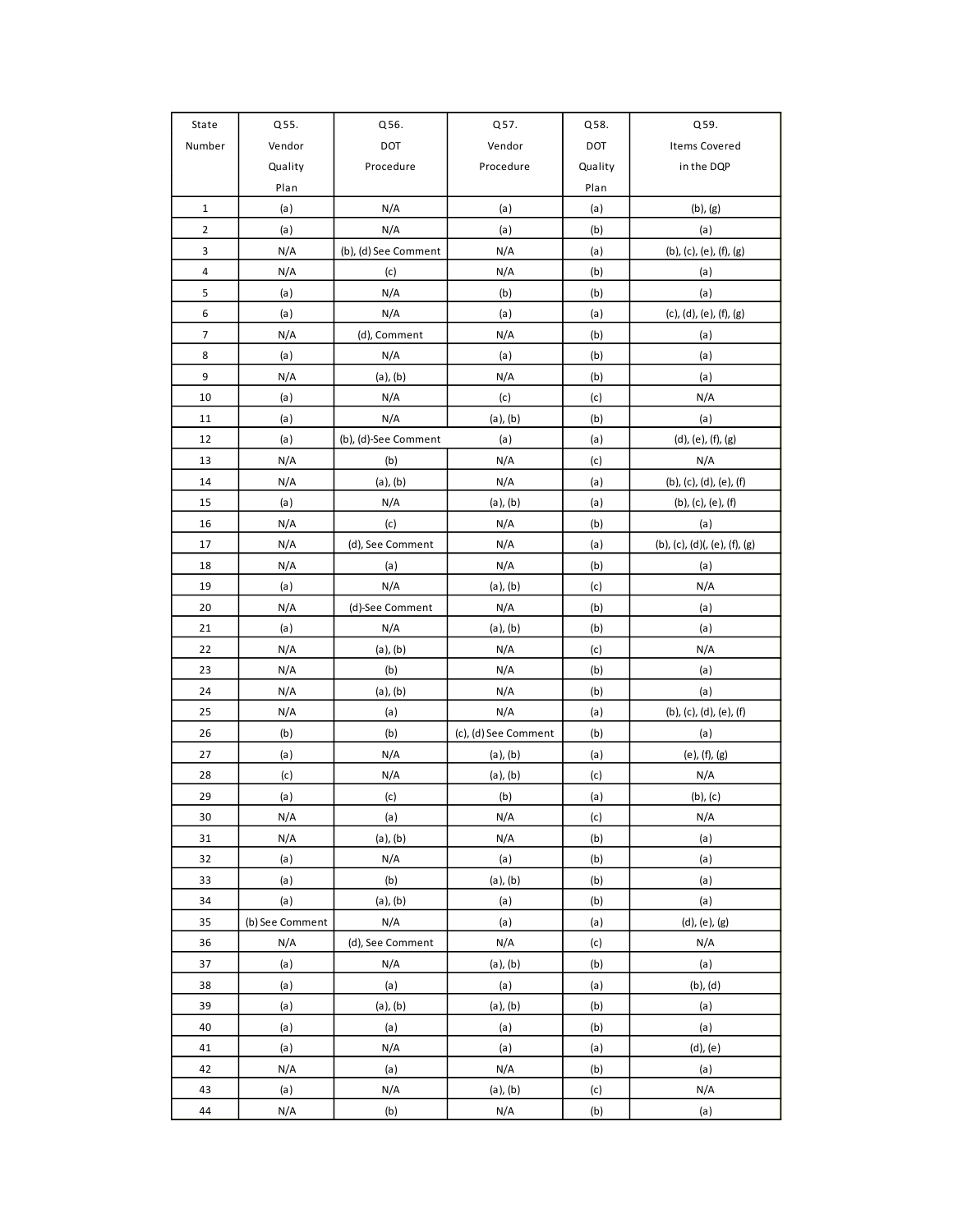## **COMMENTS PROVIDED FOR SURVEY**

#### **State 1**

Q 35. Operators and Equipment certified by NCAT not by DOT.

Q 20. Written Procedure Profiler and Operator: Available on the web.

Q 38. Profiler used to verify control sites, does not collect network level data.

Q 58. DQM Plan available on the web.

#### **State 2**

Q 34. If agency collected data is questionable, rerun at contractor's request.

Q 58. DQM Under development

## **State 3**

Q 11. Profiler checked on a known surface frequently for accuracy.

## **State 4**

Q 43. Validation site used. Two routes near central office have been used at least two times per year for fifteen years

## **State 5**

Q 20: Written Procedure Profiler and Operator: Available on the web.

Q 24: Written Procedure Profiler and Operator: Available on the web.

Q 35. SurPRO owned by university.

## **State 6**

Q 33. 25% of the projects are verified.

## **State 7**

Q 11. In the process of purchasing a reference profiler.

Q 23. We will have in house personnel certified as indicated in the QA/QC plan.

Q 38. Both vans run through our control site.

Q 49. This year operators will be attending a training class on site with the new profiler.

Q 56. Verify vans by running vans over selected control sites.

Q 59. In process of drafting a DQP.

Q 60. Before start of data collection year preventive maintenance is done on vans by the vendor. Control/verification sections are run to validate the profiler.

## **State 8**

Q 7. Asphalt 65%, Concrete is 5%, and the remaining 30% are chip seals over soil cement

Q 9. Spec decided during design phase.

Q 11. Requires acceptance based on passing manufacturers calibration before each job.

Q 32. Contractor provides printout of calibration checks.

Q 34. Department works with contractor to isolate the problem.

## **State 9**

Q 9. DOT has implemented a developmental IRI specification for AC pavements > 55 mph on several pilot projects. This specification will be implemented statewide once sufficient pilot projects are completed in each district. Ultimately the IRI specification will be applied to concrete pavements.

Q 10. A dedicated on-site consultant collects construction acceptance data. DOT assists when necessary. Q 31. See Table 1.

http://www.fdot.gov/materials/administration/resources/library/publications/fstm/methods/fm5-549.pdf

Q 35: Currently, DOT uses a single spot laser, but is investigating the use of a line laser for concrete pavements (DOT diamond grinds all new concrete pavements). DOT will likely require a line laser on all pavements in the future.

Q 48. DOT will require certification of operators that collect network level data when certification is implemented.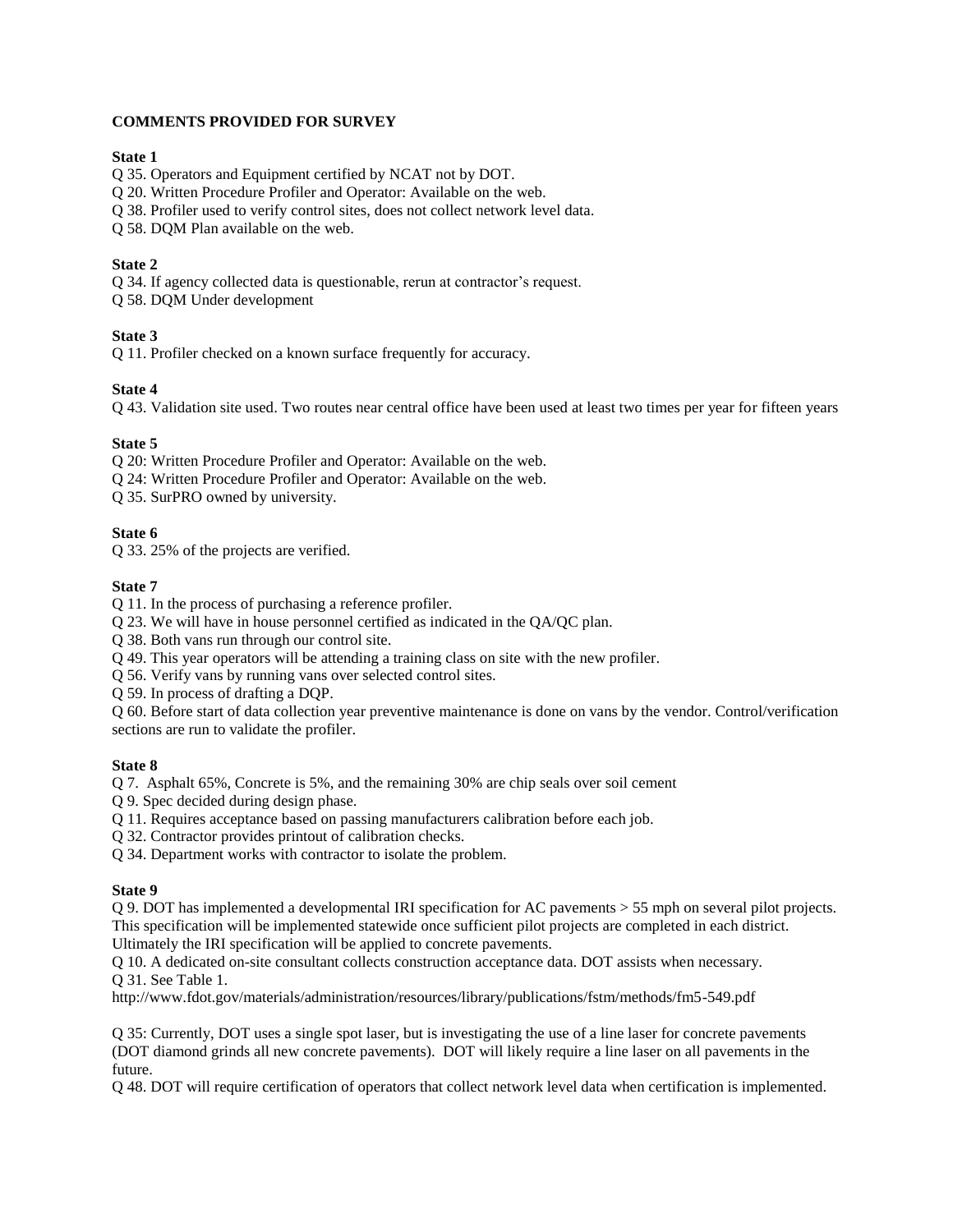Q 60. Data is compared with historical data while the rater is still in the field. Reruns are performed if the data is outside of expected tolerances/trends

#### **State 10**

Q 5: Use HRI.

Q 20. Written Procedure Profiler and Operator: Available on the web.

Q 24. Written Procedure Profiler and Operator: Available on the web.

Q 26. We certify our new operators. We have a quarterly verification

#### **State 11**

Q 4. Research projects.

Q 14. Reworking verification program to align with R 56.

Q 35. DOT currently has its own procedure for certifying profilers that collect PI. As we transition to using IRI, the program will be changed to more closely follow R 56.

Q 40. Consider creating a program.

Q 43. Contractor runs their own program and sends us the results.

Q 51. Contractor certifies their employees.

Q 61. Vendor is required to check data and retest if errors are found. The vendor runs a verification site monthly, calibrate daily, and complete a verification site before collecting every year.

#### **State 12**

Q 24. Profiler Operator Certification: Available on the web.

Q 29. Approved test strips.

Q 31. Additional checks, laser calibration and accelerometer calibration.

Q 35. Network level and HPMS. Contractor collects half and DOT collects the other half.

Q 49. Network data collected by contractor, certifies own personnel.

#### **State 13**

Q 38. We can certify against an in-service location in our state. Typically we rely on the manufacturer's annual equipment checks for certification/validation.

#### **State 14**

Q 13. Contractor data is not used for acceptance. They can collect for their own purpose if wanted.

Q 20. We have a loosely documented process but it is not published.

Q 22. University would certify any contractor equipment, SHA would have no part of that process.

Q 24. We have a loosely documented process but it is not published.

#### **State 15**

Q 4. Research and technical assistance.

Q 22. A certification report is provided.

Q 39. Network: We verify all equipment against calibration site before vendor collects data.

Q 48. Operator: All operator collect data on our calibration sites before they can collect data.

Q 60. Contractor: Excel Documents on DOTD Pavement Management Server showing all monthly calibration runs and weekly verification runs along for every vehicle collecting.

#### **State 16**

Q 14. Have no plan.

#### **State 17**

Q 22. List maintained

Q 27. Card provided.

Q 32. Responsibility of contractor

Q 33. Agency collects sample projects, frequency based on contractor history and data reasonableness.

Q 38. Equipment is calibrated annually and verified monthly on a 13 mile circuit.

#### **State 19**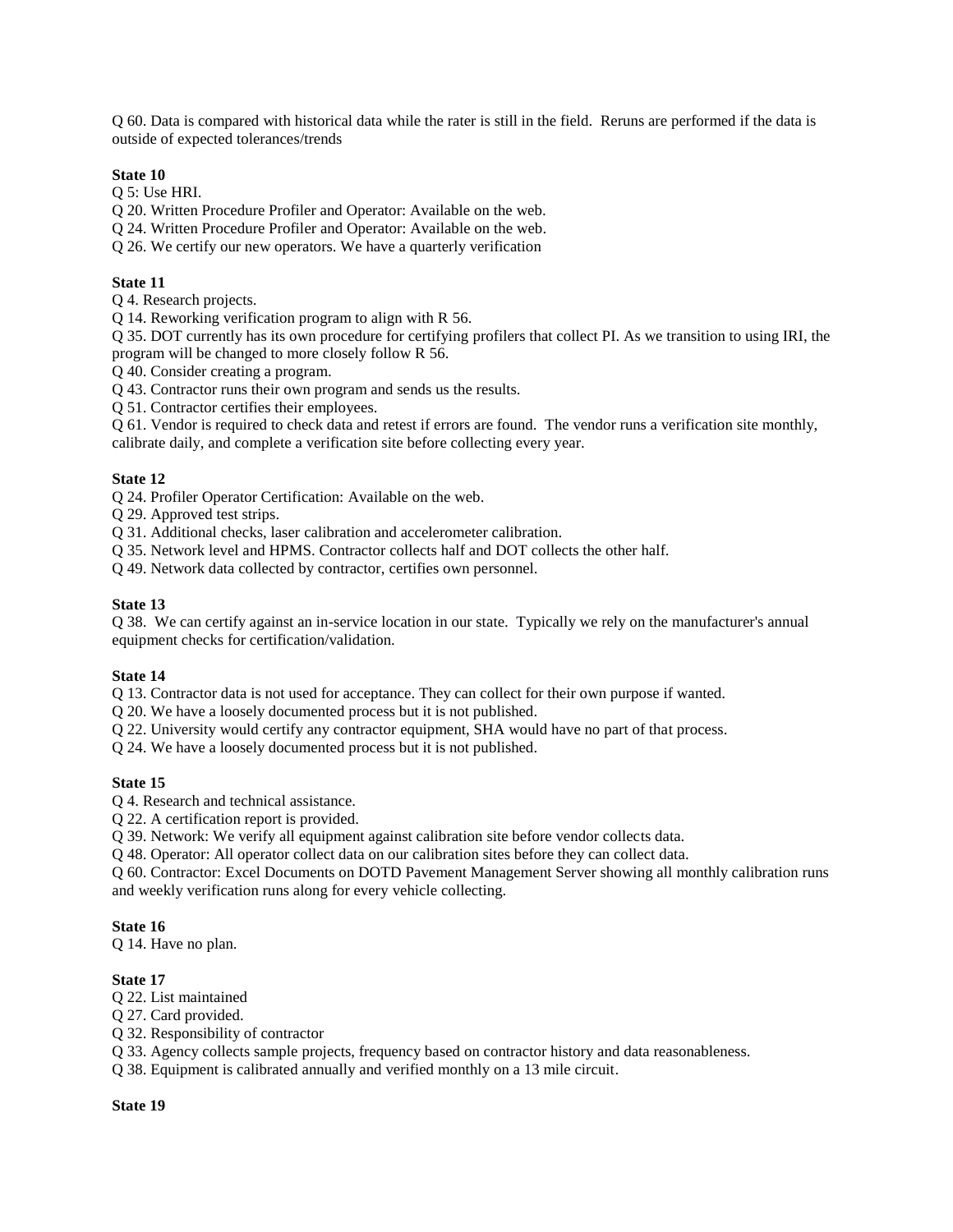Q 10. DOT employees may also collect data using contractor provided equipment. Contractor drives, DOT employee operates profiler.

Q 27. We certify DOT employees and consultants. Letter provided, as well as list without photos on web. No fee. Q 31. Often run a validation site.

Q 33. DOT Employees or hired consultants do the runs using contractor provided equipment. Contractor drives and DOT employee operates the profiler.

# **State 20**

Q 4. IP certification and research test sections.

Q 26. 3 years unless major changes to ProVAL.

Q 33. QA one project per contractor per year plus entire project whenever requested by inspector/project engineer.

Q 34. Both IPs are decertified until it can be determined which one collecting erroneous data,

## **State 21**

Q 33. Agency collects around 5-10% of projects in a given calendar year.

Q 35. Network profiler runs the certification site that has SurPRO measurements. Validation sites are established with DOT Profiler 2 per district.

Q 41. Data collected before and during data collection.

# **State 22**

Q 28. Agency does not charge a fee but technical college presenting training does.

Q 29. Case by case basis until contractor has a chance certify at the DOT track.

Q 33. DOT Checks 10% of project length.

Q 34. SurPRO used as the arbiter. The section of the project in question is run with it and whichever result it is closer to (DOT or contractor is determined to be correct.

# **State 23**

Q 12. Has an annual verification of the DOT owned profilers with the SurPRO but have not implemented an official certification.

Q 14. We are currently developing a plan to verify agency owned profilers.

Q 34. If a contractor's QC or information differs significantly, agency data, equipment and procedures are reevaluated. Additional measurements may be gathered. A root cause analysis may be performed

Q 20. Method: Available on the web.

Q 35. The contractor may use a profiler but DOTs profiler is used for acceptance.

Q 40. DOT is developing verification procedure following R 56.

Q 43. Annual verification. Weekly collection season - 5 mile.

Q 58. Developing a DQM plan.

## **State 24**

Q 22. A card indicating details of the profiler are provided.

Q 22. A card indicating the operator is certified is provided.

Q 26. The operator is required to take the practical exam every year. Once the operator attends a class and passes a written exam, this portion is valid for 5 years.

Q 31. Accelerometer.

Q 32. Accelerometer.

Q 13. Have to submit proof of certification that is acceptable by the Department.

Q 59. We have written data collection procedures to ensure the above conditions are met; however, we do not have a written QM plan.

## **State 26**

Q 20. Written procedure profiler certification under preparation and will be available soon.

Q 24. Written procedure profiler certification under preparation and will be available soon.

Q 25. Should complete a training course such as NHI 131100.

Q 35. HPMS profiler not required to be certified, it is handled by another unit. Contractor has informed that profiler is NCAT certified. HPMS line laser. Contractor performs operational checks according to their data collection quality control plan.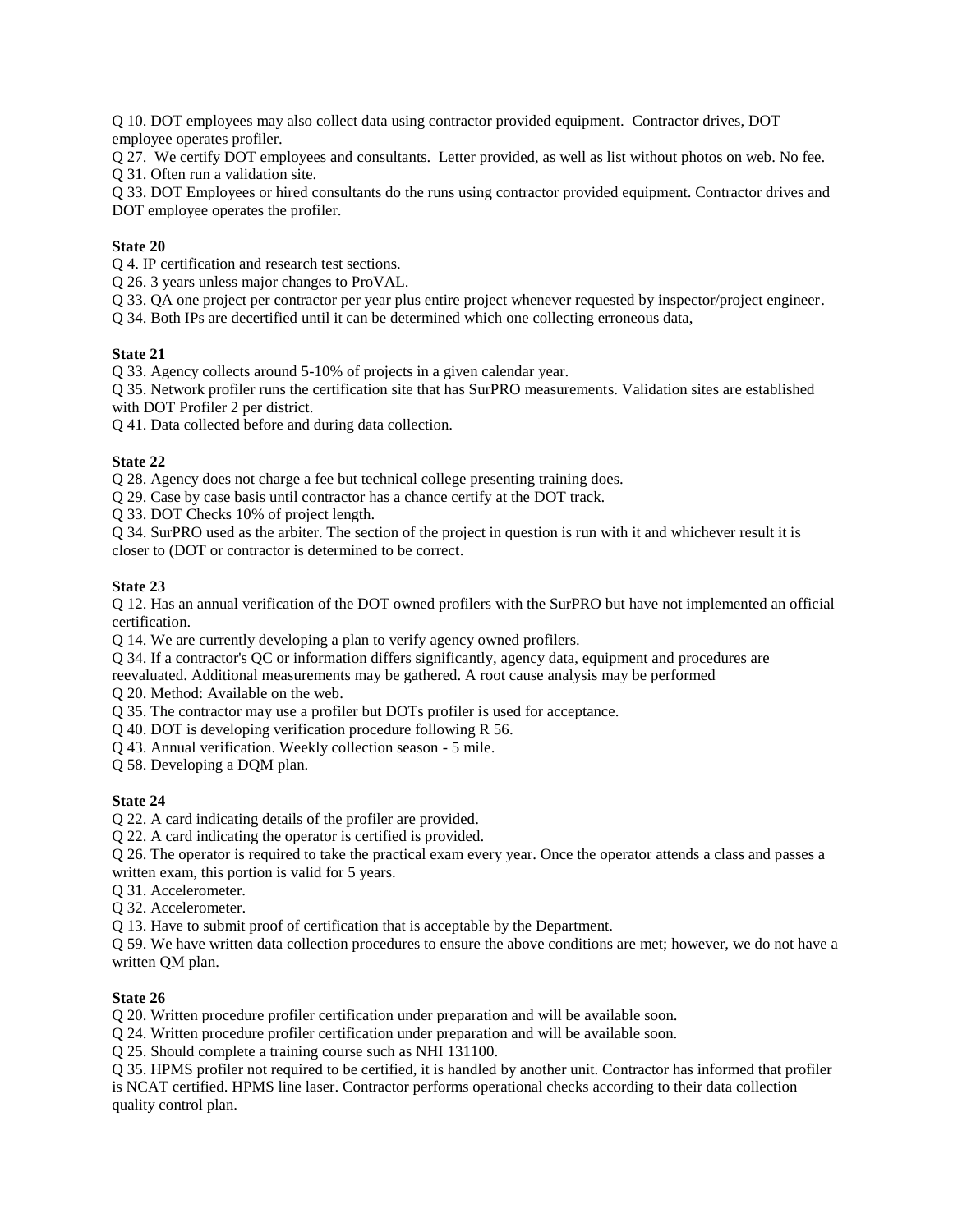Q 39. Contractor has informed that their equipment has been certified at NCAT.

Q 49: Should complete a training course such as NHI 131100.

Q 56. Perform daily block and bounce checks.

Q 60. IRI of high speed profiler compared to IRI from reference profiler based on COV of multiple runs for repeatability and accuracy (similar to P49).

## **State 27**

Q 18. The IRI baseline is determined using a hybrid procedure. The IRI from the SurPRO and the IRI from three of the DOT owned profilers are averaged to establish the baseline IRI of the test sections.

Q 28. The technician Training and Certification Program (TTCP) is a joint agency and an industry program. TTCP charges a fee of \$100.

Q 37. Vendor provides self-calibration files every year prior to data collection.

Q 40. DOT is planning to certify the contractor owned equipment and require the contractor's profiler operators to pass the TTCP operator certification program before data collection.

Q 58. Document is not finalized.

## **State 28**

Q 20. Current documentation is being revised. Online resources is not up to date.

Q 22. Plan to include the use of Site Manager to ensure operator and equipment have been certified.

Q 24. Plan to include the use of Site Manager to ensure operator and equipment have been certified.

Q 25. Operators are expected to demonstrate basic inertial profiler operating procedures and data analysis.

Q 29. Would consider - but not done as a rule.

Q 30. Would consider - but not done as a rule.

Q 34. Investigation required.

Q 35. Materials division does not own a profiler. The DOT profiler is owned by Pavement Management section.

They use a control site and contractor collects data on this site before collecting network level data.

## **State 29**

Q 23. Looking to establish an operator certification later this year

Q 25. Still determining which method is most effective. Would love to hear what other states are doing

Q 27. Starting with just the letter.

Q 29. Not at this time, it is up for consideration.

Q 33. In office review of contractors raw data, plus agency will collect data on entire project should there be an issue with results.

Q 34. Have not dealt with this yet.

## **State 30**

Q 9. All concrete has smoothness specification. HMA highways with lower highway classification do not receive an IRI specification. These highways use a straightedge for acceptance.

## **State 31**

Q 4. Research; to aid maintenance forces in rideability corrections; sulfate heave and frost heave monitoring.

Q 10. Sometimes contractor hires a consultant or sub to do the work.

Q 12. First option is most correct but we use all of our profilers to establish continuous IRI reference values on our certification course so they go through same criteria as those certified. We also do many checks on known surfaces throughout the season.

Q 17: sections are consecutive and over 0.2 or over 0.3 in length, we may use only portions utilizing continuous base length method in ProVAL.

Q 20. Document available on web. Need to update.

Q 24. Incorporated into supplements and proposal note.

Q 25. Must be familiar with our specifications and demonstrate ProVAL proficiency.

Q 29. We are willing to do some sort of reciprocity. We would allow provisionally then run against them a time or two, this is really a discretionary call on our part.

Q 30. Perhaps, depends on circumstances.

Q 32. The last 3 boxes are at the discretion of project staff. They can require to see them but don't have to.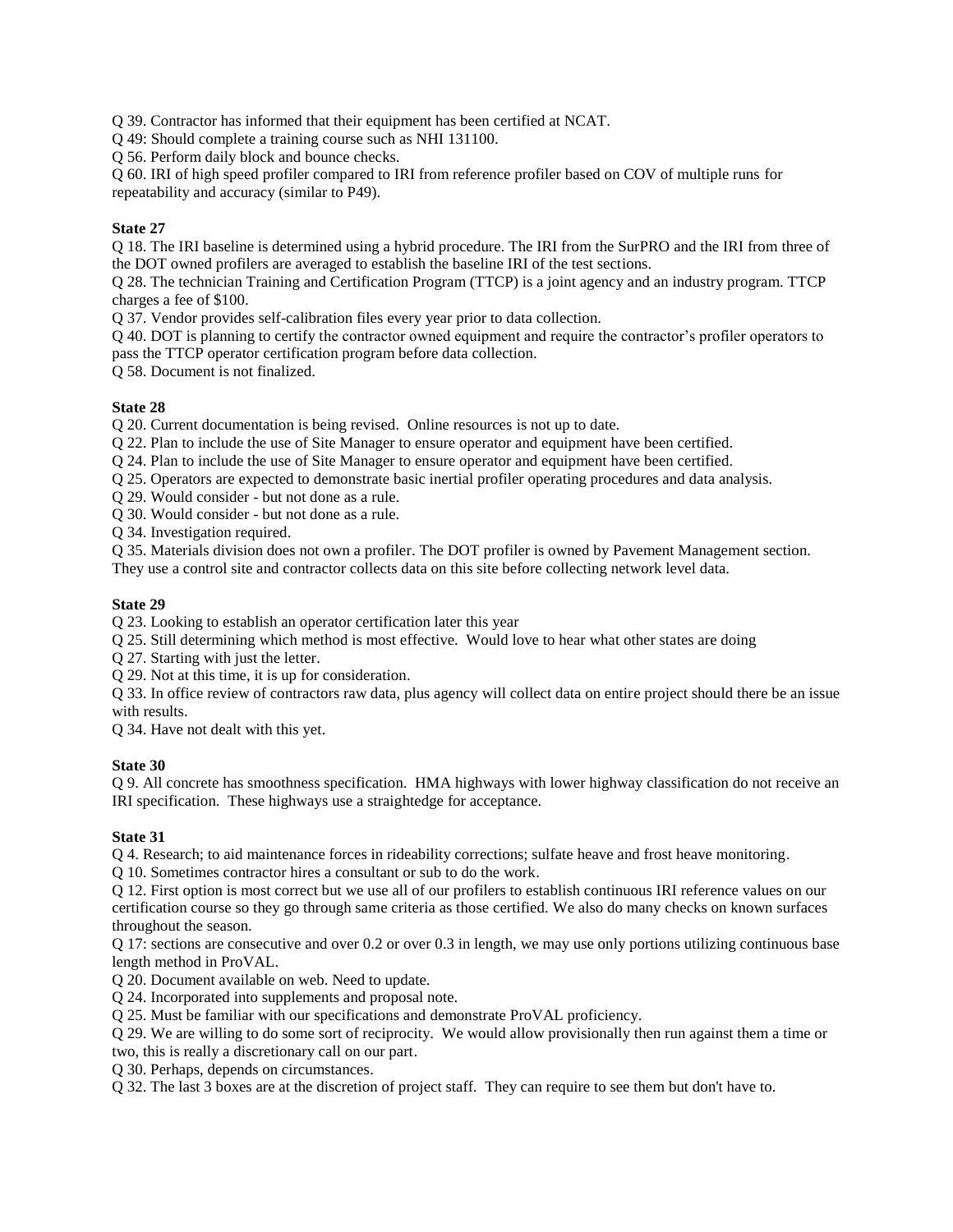Q 33. We are very similar to the last bullet. We are not currently staffed to do frequent and robust smoothness QARs.

Q 34. This rarely occurs. We handle them by thorough investigations.

Q 35. We have not yet moved to use of reference devices for certification for 2 reasons. (1) Availability and robustness of such devices to work on all surfaces and are easily maintained and used, 2) we have not yet updated our certification procedures to get the actual profile correct. All of the private devices currently certified are from the same vendor.

Q 38. We continually monitor current data against historic data as a means to find problems. We also do weekly bounce checks; operators are trained to monitor in vehicle system diagnostics to find equipment problems early. Q 40. We will likely develop more robust procedures for our network profilers to show more confidence in data.

Q 43. Same as earlier question 0.2 to 0.3 with continuous base length method applied in ProVAL using likely a 400- 500 ft base length.

Q 45. We don't really certify but do a series of ongoing checks.

Q 49. In-house training and they must demonstrate competence.

Q 56. On board equipment diagnostics as well as rigorous comparisons to historic data for trending to ensure we have quality data.

Q 58. Under development.

Q 59. Monitor on board equipment diagnostics.

Q 60. We would like to share the details of how we compare current network data to historic. It is robust and has proven effective in finding erroneous data. One example is finding data collected during rain.

Q 61. Highly trained, cooperative, and engaged staff is necessary to collect high quality data.

#### **State 32**

Q 35. Contractor certifies profiler at NCAT.

Q 48. Contractor conducts own certification of operators.

Q 58. No DQM. We do have a procedure that we follow. The data collection contractor does have a written Data Quality Management procedure as stipulated in our contract. Many of the requirements overlap between the contractor and DOT regarding data checks. The contractor performs all of the equipment checks and DOT can request their logs as needed.

Q 59. The contractor is required to have a written QM plan that covers the checks above. The data checks listed are also done by DOT personnel. (b),  $(c)$ ,  $(d)$ ,  $(e)$ ,  $(f)$ ,  $(g)$ .

## **State 33**

Q 20. Available on the web.

Q 24. Available on the web

Q 33. QA is performed both randomly and if issue is flagged. All profilers are subject to some annual QA verification.

Q 34. Discrepancies are resolved by recertification, and could include third party testing.

Q 35. Network some parts by contractor others by DOT.

Q 60. Extensive data checks are made to ensure data is complete. Use time series data checks to determine when data needs further checks and investigation.

Q 61. We will likely be adding operator certification for network level profiling in the future.

## **State 34**

Q 20. Document available on the web.

Q 24. Document available on the web.

Q 25. Operator must demonstrate working knowledge operating equipment and following procedures with little or no assistance.

Q 27. ID card (no photo).

Q 31. IRI verification is completed weekly (on an in-service road).

Q 34. Further investigation is required.

Q 35. Vendor collects network level data in two cycles, half of the network each year. HPMS reported annually by vendor. State collects interstate and Turnpike IRI every year.

Q 37. IRI verification performed weekly (agency) or monthly (contractor) on in-service road.

Q 39. Profiler is not certified, IRI is verified monthly. In addition it is assumed the contractor performs operational checks.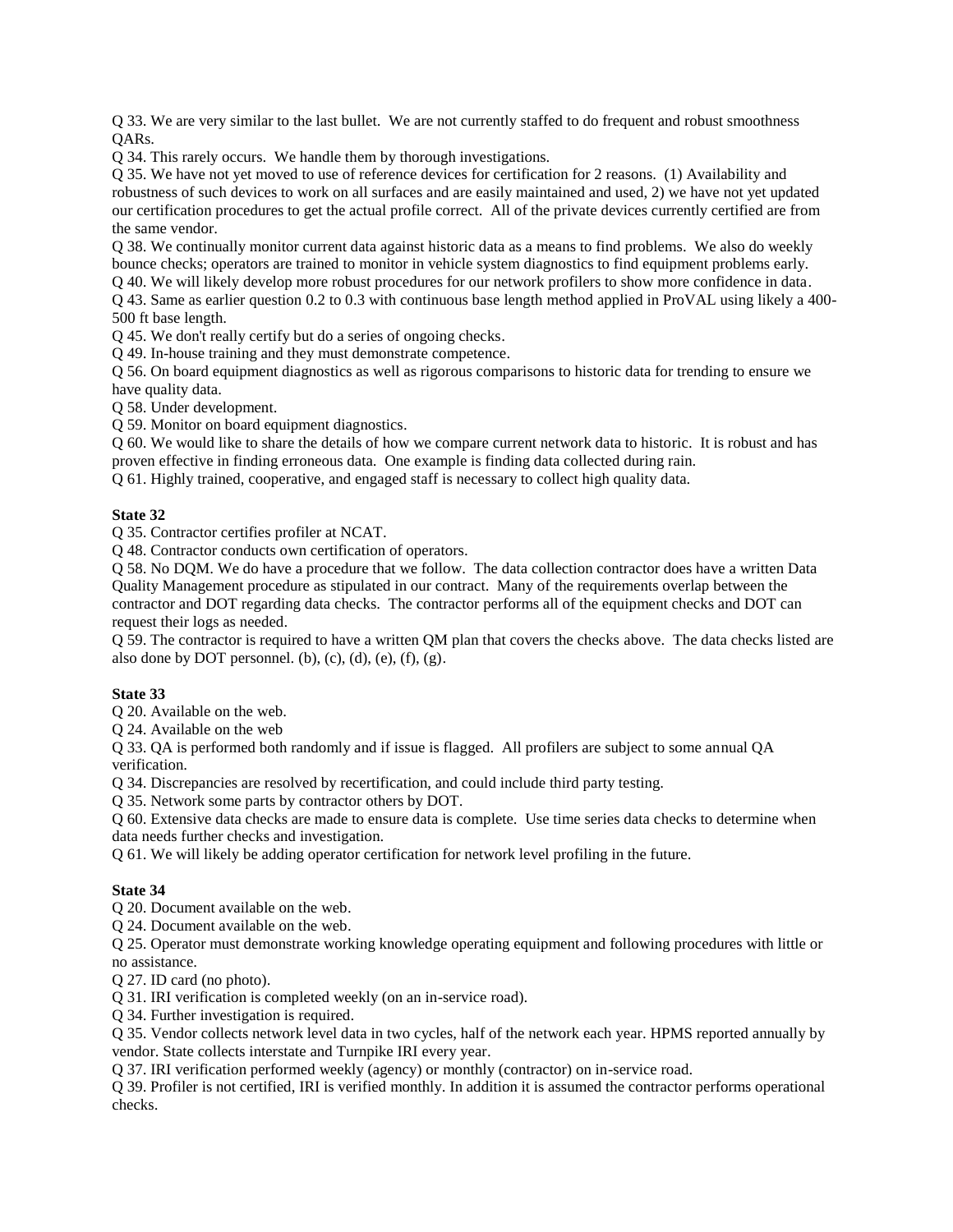Q 57. Operational checks are required however we do not require documentation.

## **State 35**

Q 4. To verify accuracy of contractor collected data for use in pavement management system

Q 9. SHA has the option

Q 35. State does not have a requirement to certify profilers. However, they attend the certification site in adjacent state.

Q 39. Certification at a facility not subject to traffic in another state at the discretion of contractor. We used a facility not subjected traffic at beginning of current contract to verify the accuracy of contractor collected IRI on urban environment

Q 43. Discretion of the contractor. For verification in an urban area the section length was 0.1 mile through signalized intersection

Q 44. At the beginning of the current contract, we used SurPRO at an urbanized signalized intersection to verify Contractor's IRI data in urban environment.

Q 55. Agency has a quality management plan the contractor must follow

Q 60. The profile equipment on a vehicle the Materials section owns to determine pay factors for paving contractors is used on control sites for pavement condition surveys to verify the accuracy of the contractor collected IRI data

# **State 36**

Q 9. DOT utilizes a Special Provision for pavement smoothness and selects the projects.

Q 11. Do not require, but certify annually.

Q 38. Beginning of the year vendor checks equipment and runs a section both ways. A 2 mile validation section near the office is run once a week.

# **State 37**

Q 5. Uses HRI.

Q 11. Profiler certification, twice a year spring and fall

Q 58. DQ Plan: Under development.

## **State 38**

Q 4. Forensic studies.

Q 20. Document is available on the web.

Q 33. 10% of the projects are verified. The total length of the project is evaluated.

Q 34. Referee testing is done by central office and results are final.

Q 49. In house training every year and practical evaluation of data collection.

Q 57. Verifications are done on a weekly basis.

Q 60. Check historical data.

## **State 39**

Q 9. We are working on a new Specification and Policy for IRI.

Q 33. Procedures not yet developed.

Q 34. Follow dispute resolution requirements.

Q 35. Transitioning to IRI. Procedures for certification of contractor owned equipment is being developed.

Q 60. Cross check contractor collected data with our own.

## **State 40**

Q 35. Contractor collects data in early summer. Paved projects in summer are collected by the DOT at the end of the year.

## **State 41**

Q 4. Collect data on final paved surface of maintenance overlays and mill and fill operations.

Q 11. Department conducts weekly and monthly verification of profilers.

Q 31. DOT uses a 0.5 mile ground truth site to verify data quality.

Q 33. Contractors can collect data but DOT data is used for final acceptance.

Q 34. If contractor produces data that is different than DOT, DOT will review and possible retest/reverify DOT results.